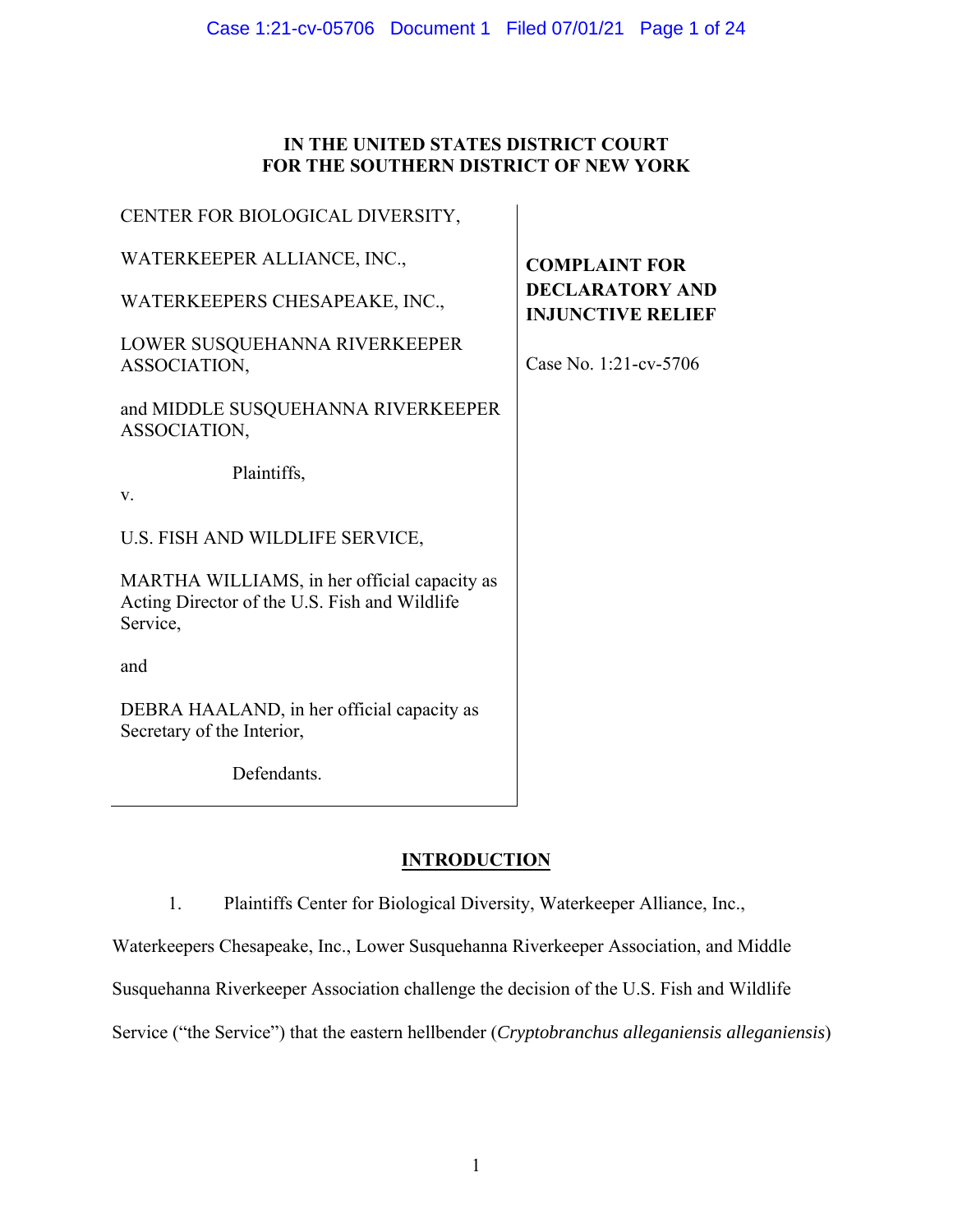# Case 1:21-cv-05706 Document 1 Filed 07/01/21 Page 2 of 24

does not warrant listing as a threatened or endangered species under the Endangered Species Act ("ESA"), 16 U.S.C. § 1531 *et seq.*; 84 Fed. Reg. 13223 (April 4, 2019).

2. The eastern hellbender is a large, fully aquatic salamander that was historically widespread across 15 eastern states, ranging from northeastern Mississippi, northern Alabama, and northern Georgia northeast to New York's southern tier. Despite its ominous name, and although it is large and slimy, the hellbender is a harmless, non-venomous, and beloved species with a variety of colorful nicknames including water dog, mud puppy, old lasagna sides, grampus, and Allegheny river monster.



**Photo Credit: Tierra Curry/Center for Biological Diversity**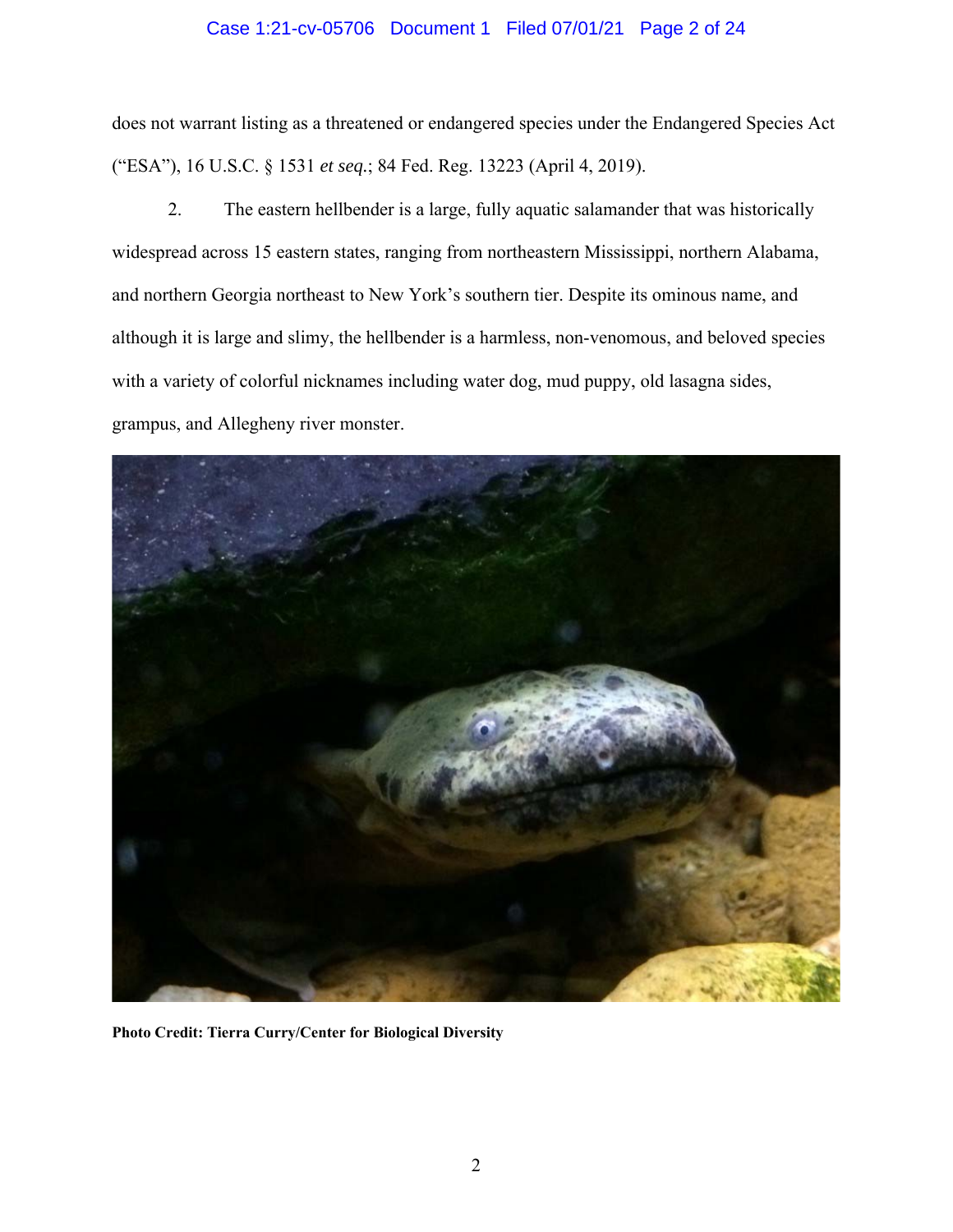#### Case 1:21-cv-05706 Document 1 Filed 07/01/21 Page 3 of 24

3. More than a decade ago, in April 2010, Plaintiff Center for Biological Diversity ("the Center") petitioned the Service to list the eastern hellbender as a threatened or endangered species under the ESA. The Center submitted its listing petition because the best available science shows that the hellbender, once relatively common throughout its range, has disappeared from many rivers and streams, and that the stressors driving the species' decline are expected to continue unabated or even intensify in the future.

4. The hellbender is an "indicator species" for aquatic habitats, needing freeflowing, cool, clean, highly oxygenated streams with boulders and crevasses to survive and reproduce. Unfortunately, the majority of streams within the hellbender's range have been degraded by disturbances including agricultural and industrial water pollution, sedimentation, dams and other impoundments, warming waters, deforestation, and destruction of riverine habitat. Reflecting these losses, an estimated 80 percent of historic hellbender populations have already been extirpated or are in decline. In the foreseeable future, these pervasive threats are expected to increase, meaning that most of the remaining hellbender populations are expected to suffer a similar fate without increased protections for the species and its aquatic habitat.

5. Nonetheless, when the Service finally issued a long overdue finding on the Center's petition on April 4, 2019, it concluded that listing the eastern hellbender under the ESA is not warranted. As detailed in this Complaint, the Service's decision is unlawful and failed to rely on the best scientific and commercial data available in several respects, including: (1) arbitrarily relying on admittedly unproven and ineffective conservation measures; (2) failing to consider the adequacy of existing regulatory mechanisms; (3) arbitrarily concluding that the hellbender is not endangered or threatened in a significant portion of its range; (4) failing to provide a rational explanation for its choice to limit the foreseeable future analysis regarding the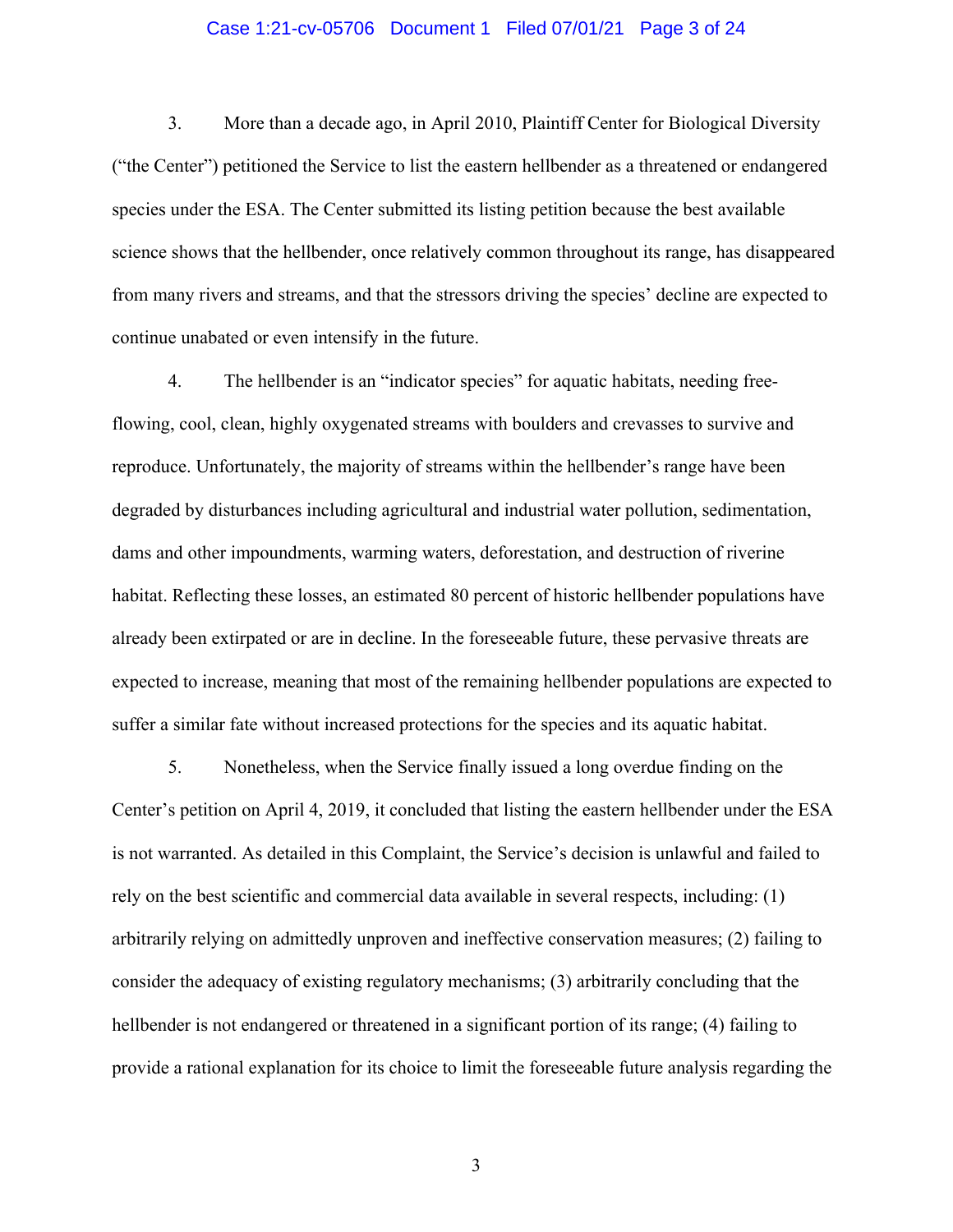#### Case 1:21-cv-05706 Document 1 Filed 07/01/21 Page 4 of 24

hellbender and its threats to 25 years (shorter than a single generation's expected lifespan); and (5) conflating the Act's definitions of endangered and threatened such that it did not determine whether the species was threatened. For these and other reasons, the Service's disregard for the legal requirements of the ESA and the best available scientific information about the species led to an arbitrary and unlawful decision.

6. To remedy these violations, Plaintiffs seek declaratory relief declaring the Service's not warranted finding unlawful under the ESA, vacatur of the illegal finding, and injunctive relief remanding the matter to the Service with direction to promptly issue a new determination regarding whether the eastern hellbender warrants protection under the ESA as an endangered or threatened species.

#### **JURISDICTION AND VENUE**

7. Plaintiffs bring this action under the ESA, 16 U.S.C. §§ 1533, 1540(g), and the Administrative Procedure Act ("APA"), 5 U.S.C. § 706.

8. This Court has jurisdiction to hear this case pursuant to 16 U.S.C. § 1540(c) and (g) (action arising under citizen suit provision of the ESA), 5 U.S.C. § 702 (APA), and 28 U.S.C. § 1331 (federal question jurisdiction).

9. The Court may grant the relief requested under the ESA, 16 U.S.C. § 1540(g), the APA, 5 U.S.C. §§ 702–706, and 28 U.S.C. § 2201 (declaratory relief) and § 2202 (injunctive relief).

10. Plaintiffs provided sixty (60) days' notice of their intent to file this suit pursuant to the citizen suit provision of the ESA, 16 U.S.C. § 1540(g)(2)(C), by letter to Defendants dated March 4, 2021. Defendants have not provided any response to, or acknowledgment of, Plaintiffs' notice letter, and have not taken action to remedy their continuing ESA violations by the date of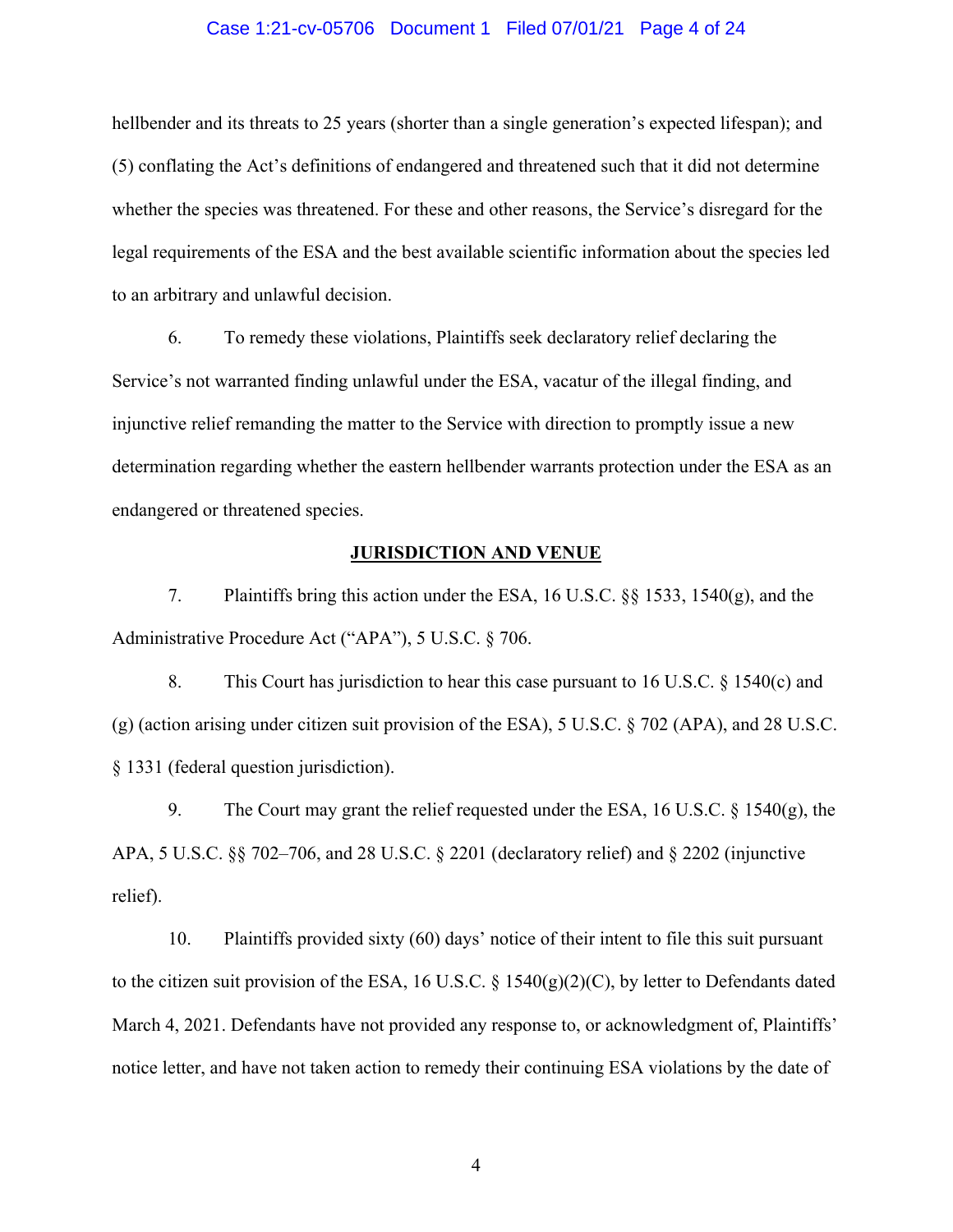#### Case 1:21-cv-05706 Document 1 Filed 07/01/21 Page 5 of 24

this complaint's filing. Therefore, an actual controversy exists between the parties under 28 U.S.C. § 2201.

11. The federal government has waived sovereign immunity in this action pursuant to 16 U.S.C. § 1540(g) and 5 U.S.C. § 702.

12. Venue is proper in the United States District Court for the Southern District of New York pursuant to 16 U.S.C.  $\S 1540(g)(3)(A)$  and 28 U.S.C.  $\S 1391(e)$  because Plaintiff Waterkeeper Alliance resides in and has its principal place of business in this district.

### **PARTIES**

13. Plaintiff CENTER FOR BIOLOGICAL DIVERSITY ("the Center") is a nonprofit conservation organization dedicated to the protection of endangered species and their habitats through science, policy, and environmental law. The Center is headquartered in Tucson, Arizona, with offices in numerous other locations in the country, including New York. The Center has more than 84,000 members.

14. Plaintiff WATERKEEPER ALLIANCE, INC., ("Waterkeeper") is a not-for-profit corporation organized under the laws of New York. Waterkeeper is a member-supported, international environmental advocacy organization with its headquarters in New York. Waterkeeper strengthens and grows a global network of grassroots leaders protecting everyone's right to clean water. Composed of more than 350 member and affiliate organizations around the world—including Plaintiffs Waterkeepers Chesapeake, Lower Susquehanna Riverkeeper Association, and Middle Susquehanna Riverkeeper Association—as well as more than 15,000 individual supporting members, Waterkeeper is the largest and fastest growing non-profit focused solely on clean water. Waterkeeper's goal is drinkable, swimmable, and fishable water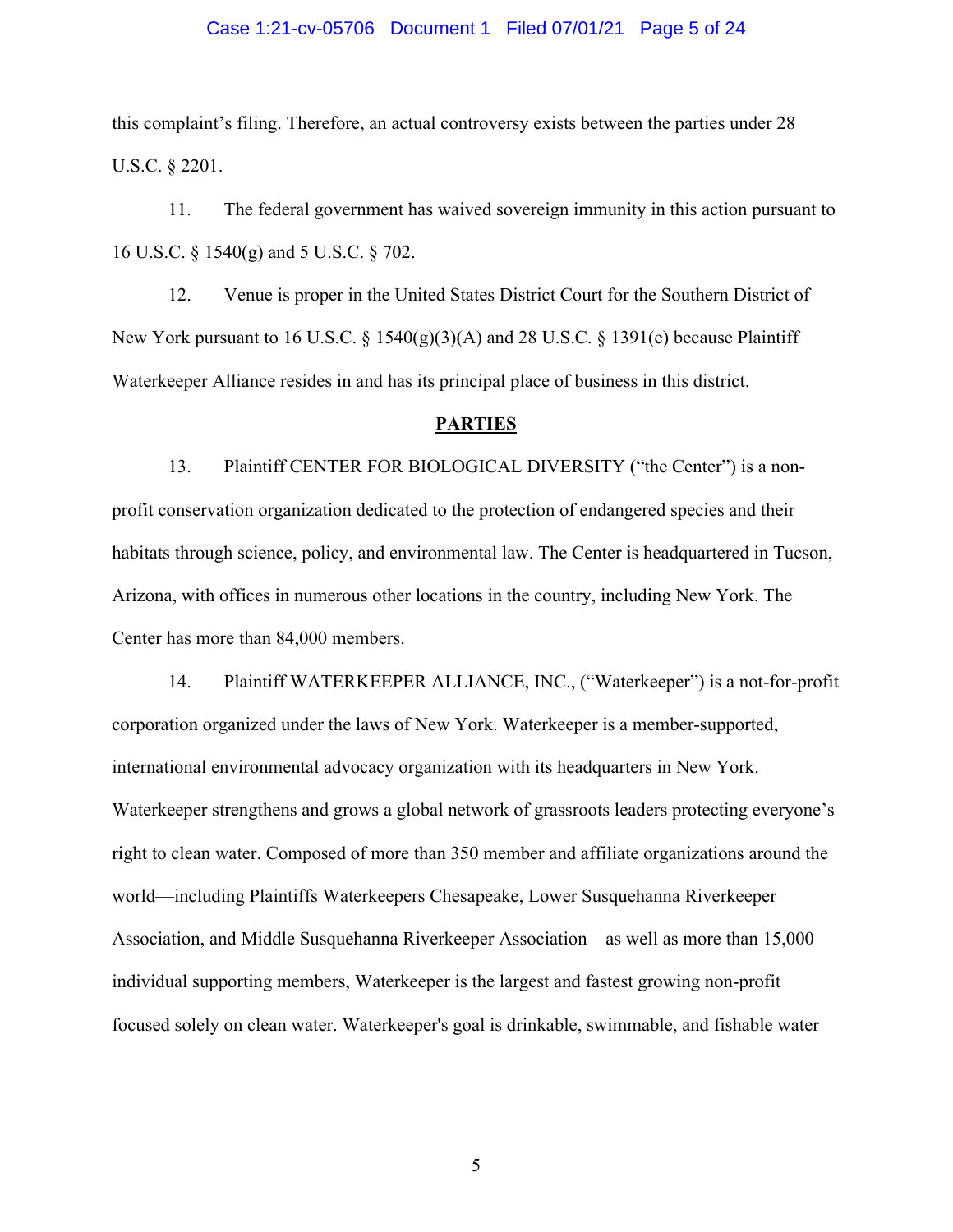#### Case 1:21-cv-05706 Document 1 Filed 07/01/21 Page 6 of 24

everywhere, and the protection of native species that also depend on clean water such as the eastern hellbender.

15. Plaintiff WATERKEEPERS CHESAPEAKE, INC. is a nonprofit watershed advocacy organization headquartered in Takoma Park, Maryland. It operates as a coalition of 18 independent Waterkeeper programs working throughout the Chesapeake and Coastal Bays Watersheds. The coalition works to protect and improve the health of the Chesapeake Bay and the waterways in the region, including the Lower Susquehanna. Waterkeepers Chesapeake aims to stop pollution throughout the region that affects the Chesapeake and the species that live within it.

16. Plaintiff LOWER SUSQUEHANNA RIVERKEEPER ASSOCIATION is a nonprofit environmental organization dedicated to improving the ecological health of the Lower Susquehanna River Watershed and the Chesapeake Bay. The association is headquartered in Wrightsville, Pennsylvania. Lower Susquehanna Riverkeeper utilizes education, chemical and biological monitoring, pollution patrols, research, and legal action to improve the health of the Susquehanna River on behalf of the communities and species that depend on the river's waterways.

17. Plaintiff MIDDLE SUSQUEHANNA RIVERKEEPER ASSOCIATION is a nonprofit environmental organization dedicated to protecting and promoting our river-based resources. The association is headquartered in Sunbury, Pennsylvania, working across an 11,000 square-mile watershed defined by the North and West branches of the Susquehanna River, and covering a drainage basin that includes 25 counties in central, north-central, and northeast Pennsylvania. Middle Susquehanna Riverkeeper Association works with a large network of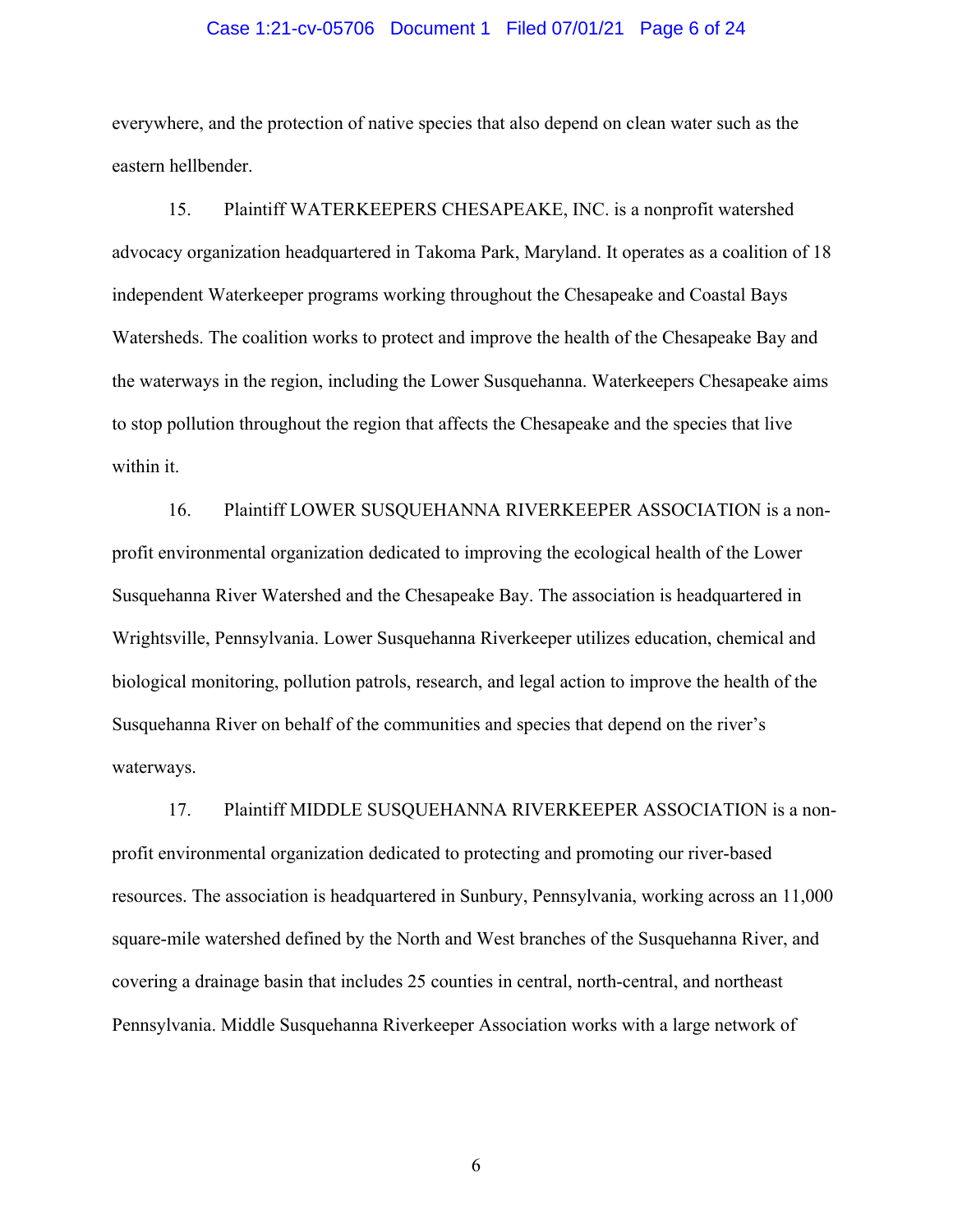#### Case 1:21-cv-05706 Document 1 Filed 07/01/21 Page 7 of 24

media sources to better educate families and individuals across the region about issues facing the Susquehanna River, its tributaries, and the species that depend upon our aquatic resources.

18. Plaintiffs bring this action on behalf of their organizations, and their staff and members who derive ecological, recreational, aesthetic, educational, scientific, professional, and other benefits from the eastern hellbender, its aquatic habitat, and the broader watershed health upon which the hellbender relies upon for its continued existence. Plaintiffs' members and staff live near and/or regularly visit areas where eastern hellbenders are known or believed to exist, in hopes of viewing this increasingly elusive and rare species.

19. Center member Tierra Curry has looked for hellbenders in the Cumberland River watershed in Kentucky and Tennessee, the Green River and Rockcastle River watersheds in Kentucky, the Obed River and Tennessee River watersheds in Tennessee, and the Cranberry River in West Virginia. Ms. Curry has specific plans in the next year to visit the Licking River in Kentucky and in the Clinch River in Virginia in an effort to observe hellbenders in their natural habitat. Ms. Curry has also photographed eastern hellbenders at captive breeding facilities in Chattanooga and St. Louis.

20. Waterkeeper Alliance has at least a dozen organizational members that work to protect hellbender habitat on behalf of its members—including the three Keepers organizations that are also Plaintiffs in this suit—and also has many individual members who use and enjoy waters within hellbender range and who care deeply about protecting water quality for hellbender survival and propagation. For example, Middle Susquehanna Riverkeeper member Dr. Peter Petokas conducts research in the West Branch watershed. Dr. Petokas is concerned that without protection and conservation measures, the remaining populations, which have been reduced to only three sub-watersheds, will be lost. He regularly visits those populations to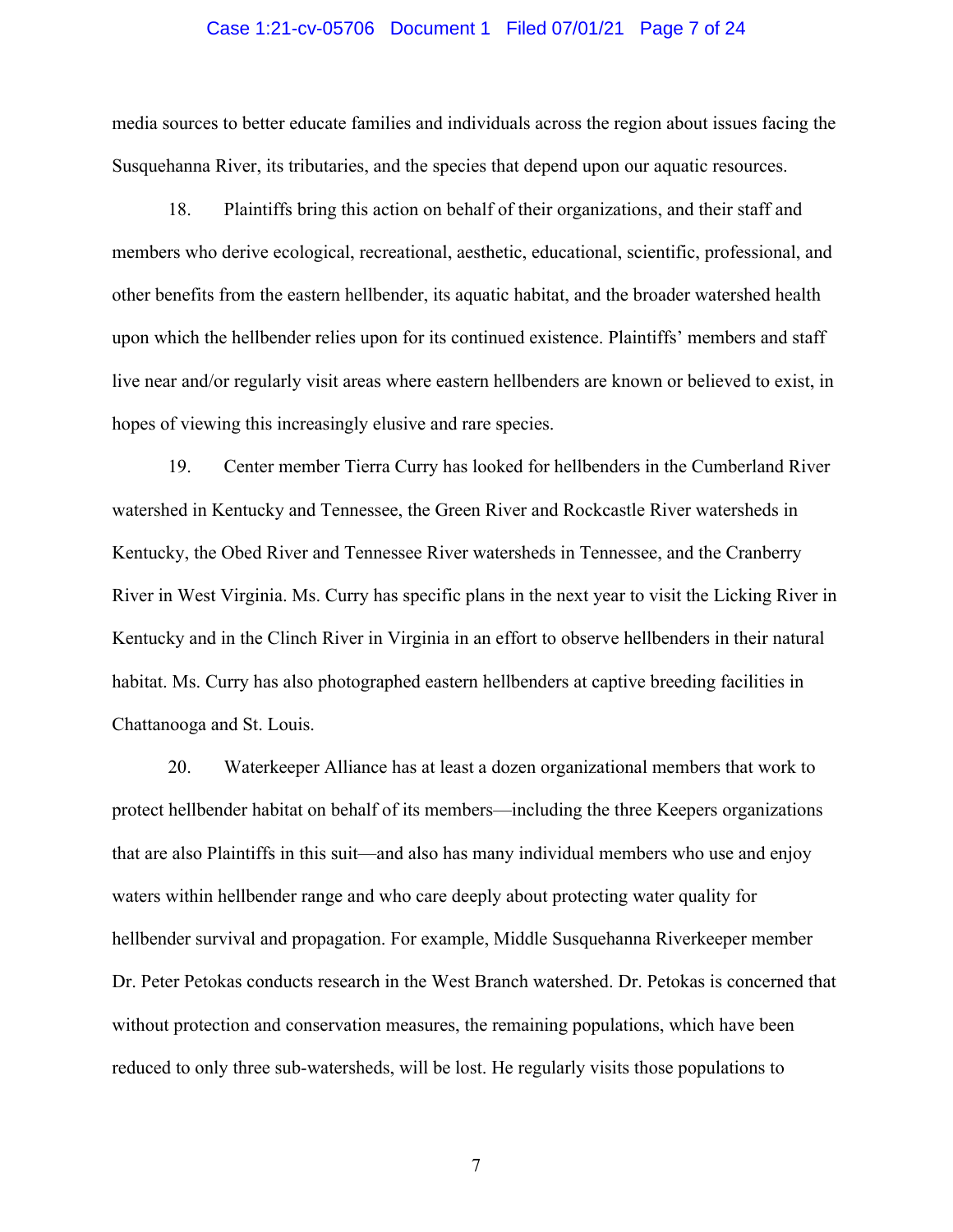#### Case 1:21-cv-05706 Document 1 Filed 07/01/21 Page 8 of 24

monitor their health for evidence of additional declines or human impacts. Andy Hill, the Watauga Riverkeeper, also an individual supporting member of Waterkeeper, has done considerable work with eastern hellbenders in the Watauga and New River watersheds, including species trend counts, habitat surveys, habitat improvements, and environmental impact studies.

21. Plaintiffs' members have been, are being, and will continue to be adversely harmed by the Service's unlawful determination that listing the eastern hellbender as a threatened or endangered species is not warranted under the ESA, and its failure to afford the species the protections of the Act. The injuries described are actual, concrete injuries presently suffered by Plaintiffs and their members, and they will continue to occur unless this Court grants relief. The relief sought herein—including an Order vacating the not warranted finding and remanding to the Service to issue a new finding based on the best available scientific data would redress those harms. Plaintiffs and their members have no other adequate remedy at law.

22. Defendant U.S. FISH AND WILDLIFE SERVICE is a federal agency within the U.S. Department of the Interior. The Secretary of the Interior has delegated to the Service the authority to conserve non-marine endangered and threatened species under the ESA. 50 C.F.R. § 402.01(b). This authority encompasses proposed and final listing determinations for the eastern hellbender.

23. Defendant MARTHA WILLIAMS is the acting Director of the U.S. Fish and Wildlife Service and is charged with ensuring agency decisions comply with the law. Plaintiffs sue Defendant Williams in her official capacity.

24. Defendant DEBRA HAALAND is the Secretary of the U.S. Department of the Interior ("Secretary") and has the ultimate responsibility to administer and implement the provisions of the ESA regarding the eastern hellbender and to comply with all other federal laws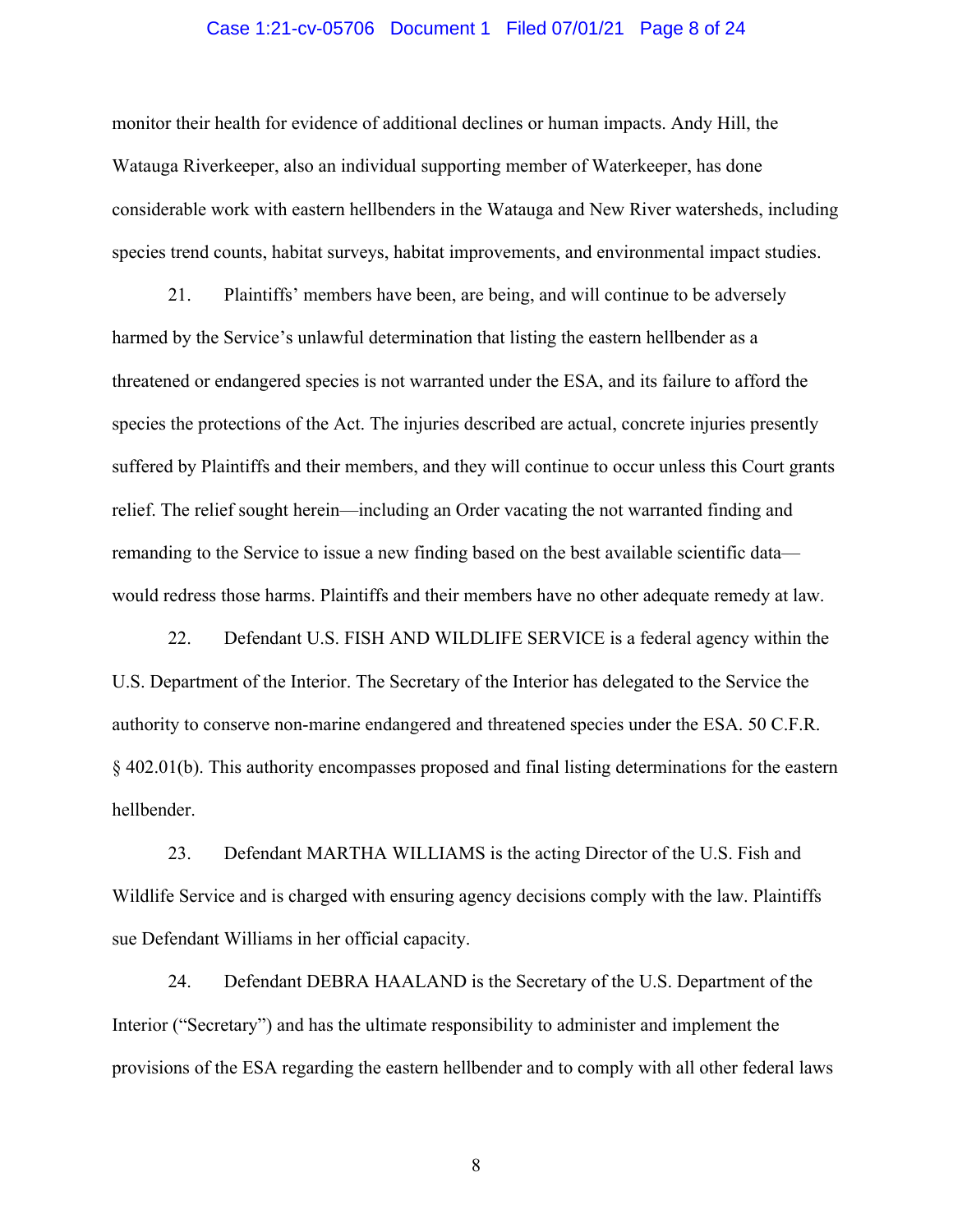#### Case 1:21-cv-05706 Document 1 Filed 07/01/21 Page 9 of 24

applicable to the U.S. Department of the Interior. Plaintiffs sue Defendant Haaland in her official capacity.

## **LEGAL FRAMEWORK**

#### **Endangered Species Act**

25. The ESA, 16 U.S.C. §§ 1531–1544, "represent[s] the most comprehensive legislation for the preservation of endangered species ever enacted by any nation." *Tenn. Valley Auth. v. Hill*, 437 U.S. 153, 180 (1978). Its fundamental purposes are "to provide a means whereby the ecosystems upon which endangered species and threatened species depend may be conserved [and] to provide a program for the conservation of such endangered species and threatened species." 16 U.S.C. § 1531(b).

26. The Secretary has delegated its administration of the ESA to the Service for freshwater aquatic species such as the eastern hellbender. 50 C.F.R. § 402.01(b).

27. ESA section 4 requires that the Service protect imperiled species by listing them as either "endangered" or "threatened."  $16$  U.S.C. §  $1533(a)(1)$ .

28. A species is "endangered" if it "is in danger of extinction throughout all or a significant portion of its range." *Id.* § 1532(6). A species is "threatened" if it is "likely to become an endangered species within the foreseeable future." *Id*. § 1532(20).

29. The ESA does not define what constitutes a "significant portion" of a species' range. In 2014, the Service promulgated a "Final Policy on Interpretation of the Phrase 'Significant Portion of Its Range' in the ESA's Definitions of 'Endangered Species' and "Threatened Species.'" 79 Fed. Reg. 37578 (July 1, 2014) ("SPR Policy"). The SPR Policy provides that "a key part" of the Service's analysis of whether a species is at risk in a significant portion of its range is "whether the threats are geographically concentrated in some way." *Id.* at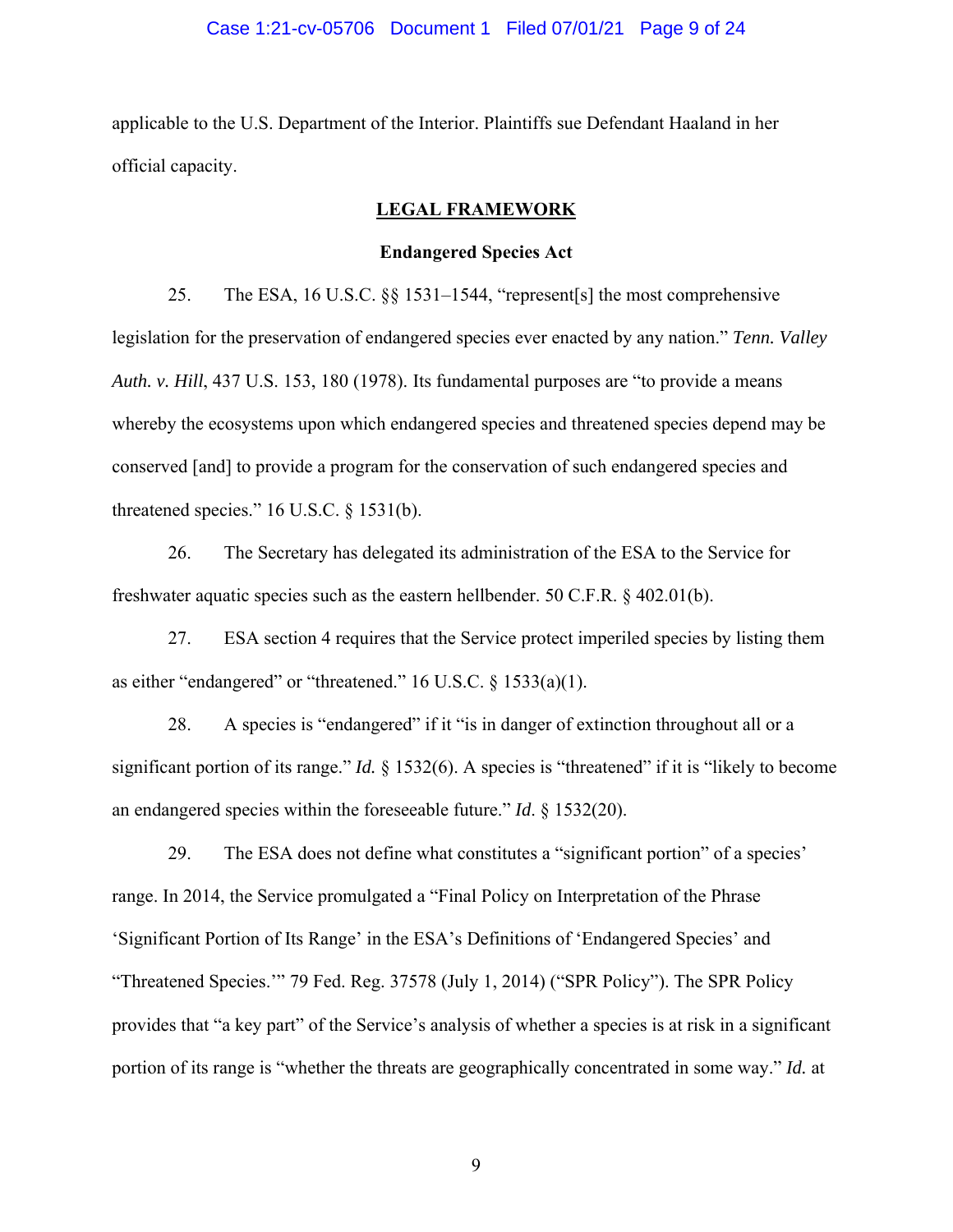#### Case 1:21-cv-05706 Document 1 Filed 07/01/21 Page 10 of 24

37586. This definition of "significant portion of range" saying that a portion is significant only if, without that portion, the entire species would go extinct (or become endangered) has been judicially invalidated. The Service now "identif[ies] portions that may be significant by looking for portions of the species' range that could be significant under any reasonable definition of 'significant.'" 84 Fed. Reg. at 13230.

30. The ESA does not define "foreseeable future." The Service interprets the "foreseeable future" to "extend[] only so far into the future as the Services can reasonably determine that both the future threats and the species' responses to those threats are likely." 50 C.F.R. § 424.11(d). The Service determines "the foreseeable future on a case-by-case basis, using the best available data and taking into account considerations such as the species' lifehistory characteristics, threat-projection timeframes, and environmental variability." *Id.*

31. The definition of "species" includes "subspecies" and "distinct population segments ["DPS"] of any species of vertebrate fish or wildlife which interbreeds when mature." 16 U.S.C. § 1532(16). When considering whether a population segment qualifies as a DPS under the Act, Service policy requires the agency to determine whether that population is "discrete" and "significant." If the Service determines that a population segment is both discrete and significant, then the population segment qualifies as a DPS and meets the ESA's definition of a "species" that may be classified as threatened or endangered.

32. The ESA requires the Service to "determine whether any species is an endangered species or a threatened species because of any of the following factors:

(A) the present or threatened destruction, modification, or curtailment of its habitat or range;

(B) overutilization for commercial, recreational, scientific, or educational purposes; (C) disease or predation;

(D) the inadequacy of existing regulatory mechanisms; or

(E) other natural or manmade factors affecting its continued existence."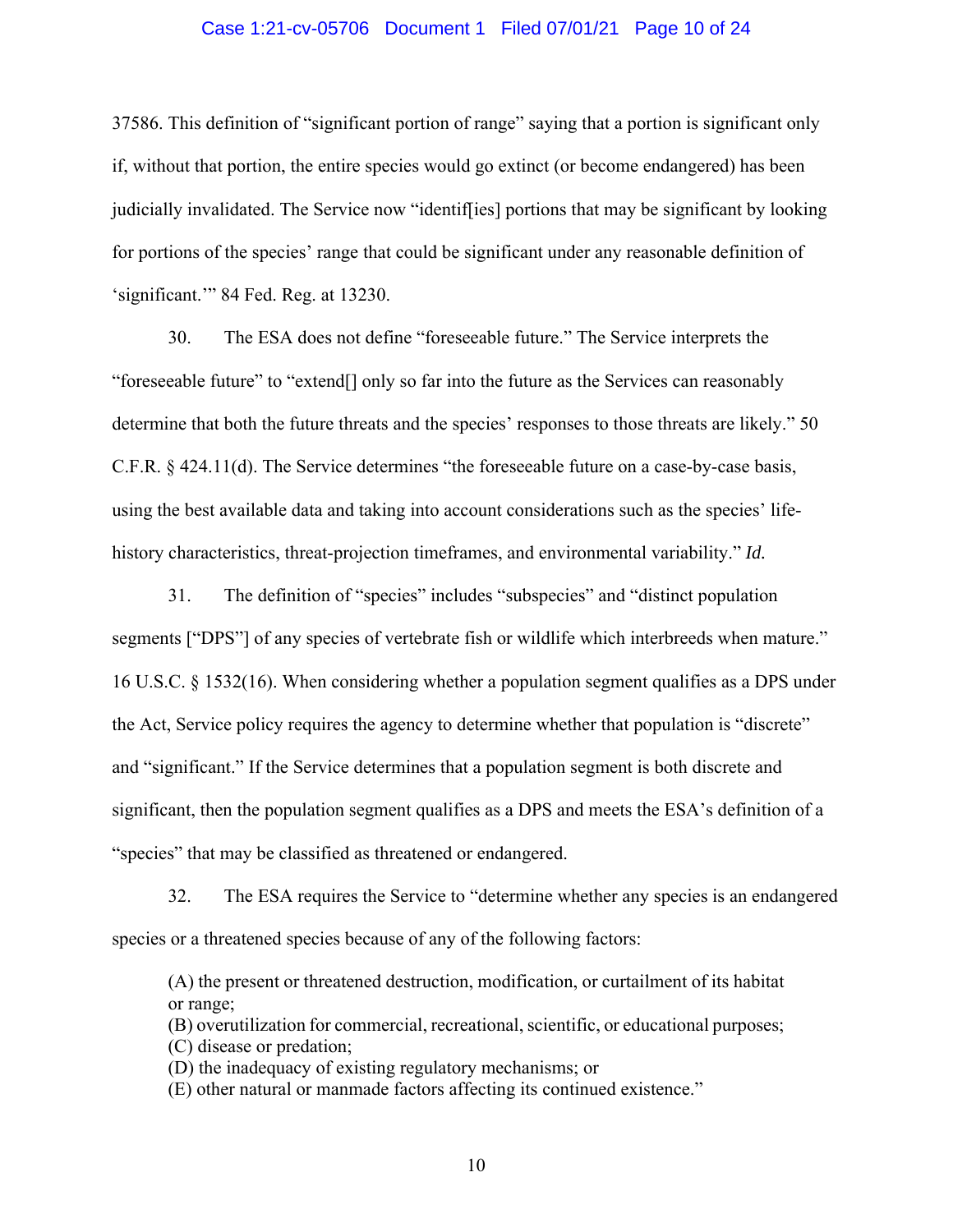#### Case 1:21-cv-05706 Document 1 Filed 07/01/21 Page 11 of 24

*Id.* § 1533(a)(1).

33. The Service's determination as to whether existing regulatory mechanisms are inadequate to protect the species pursuant to section  $1533(a)(1)(D)$  is guided in part by its Policy on Evaluation of Conservation Efforts When Making Listing Determinations ("PECE"). 68 Fed. Reg. 15100 (March 28, 2003). The PECE directs that "conservation efforts that are not sufficiently certain to be implemented and effective cannot contribute to a determination that listing is unnecessary or a determination to list as threatened rather than endangered." *Id*. at 15115.

34. The Service's listing determinations must be based "solely on the basis of the best scientific and commercial data available." 16 U.S.C. § 1533(b)(1)(A).

35. The ESA's substantive protections generally apply only once the Service lists a species as threatened or endangered. For example, section 7 of the ESA requires all federal agencies to ensure that their actions do not "jeopardize the continued existence" of any listed species or "result in the destruction or adverse modification" of a species' "critical habitat." *Id*. § 1536(a)(2). Section 9 of the ESA prohibits, among other things, "any person" from intentionally taking listed species, or incidentally taking listed species, without a lawful authorization from the Service. *Id.* §§ 1538(a)(1)(B), 1539. Other provisions require the Service to designate "critical habitat" for listed species, *id.* § 1533(a)(3); to "develop and implement" recovery plans for listed species, *id.* § 1533(f); authorize the Service to acquire land for the protection of listed species, *id.* § 1534; and authorize the Service to make federal funds available to states to assist in its efforts to preserve and protect threatened and endangered species, *id.*  $§$  1535(d).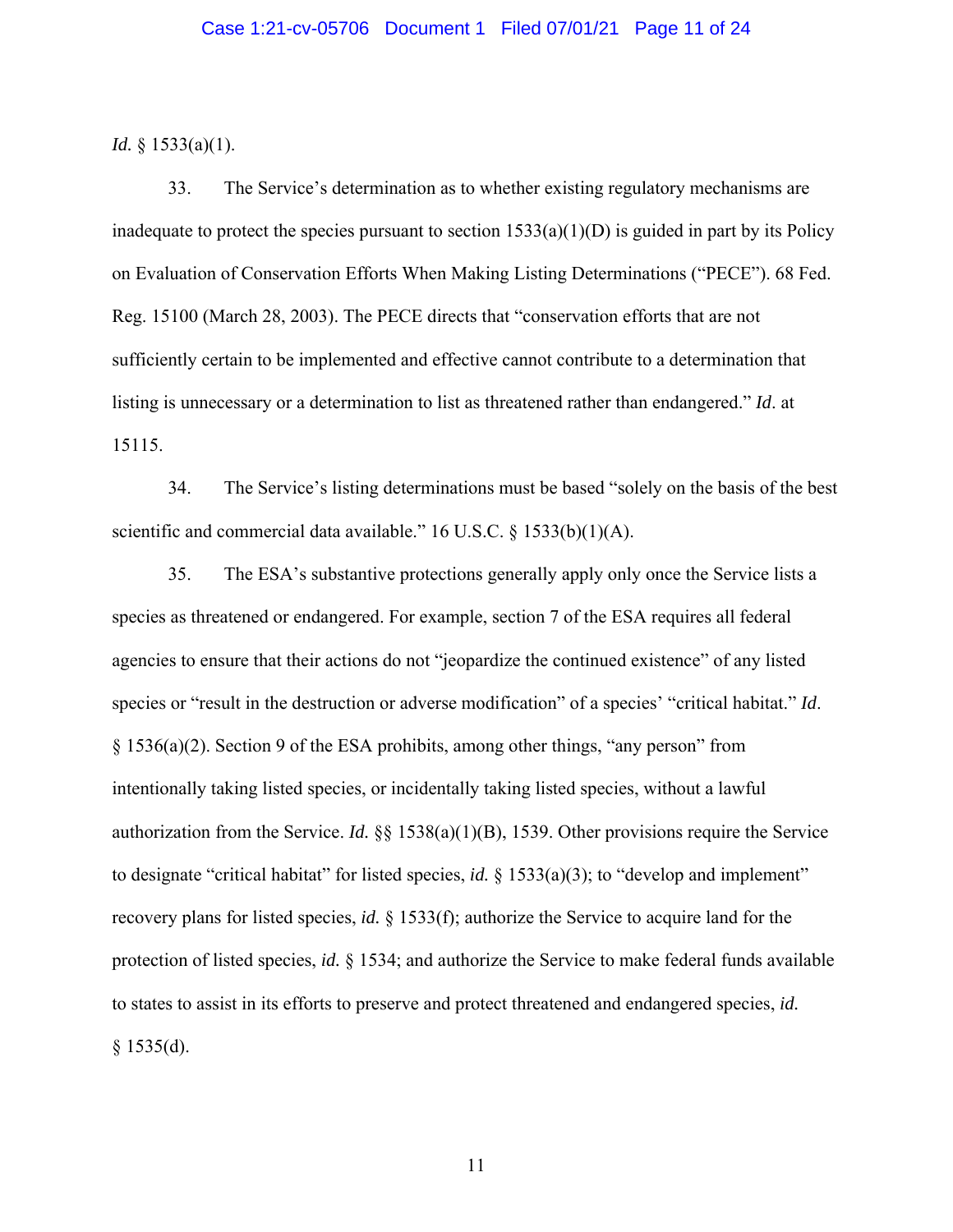### Case 1:21-cv-05706 Document 1 Filed 07/01/21 Page 12 of 24

36. To ensure the timely protection of species at risk of extinction, Congress set forth a detailed process whereby citizens may petition the Service to list a species as endangered or threatened. The process includes mandatory, nondiscretionary deadlines that the Service must meet. The three required findings, described below, are the 90-day finding, the 12-month finding, and for species that the Service determines warrant protection, the final listing determination.

37. Upon receipt of a listing petition, the Service must "to the maximum extent practicable, within 90 days" make an initial finding as to whether the petition "presents substantial scientific or commercial information indicating that the petitioned action may be warranted." *Id.* § 1533(b)(3)(A). If the Service finds that the petition does not present substantial information indicating that listing may be warranted, the petition is rejected and the process ends.

38. If on the other hand, as in this case, the Service determines that a petition does present substantial information indicating that listing may be warranted, then the agency must publish that finding and proceed to conduct a full scientific review of the species' status. *Id.*

39. Upon completion of this status review, and within twelve (12) months from the date that it receives the petition, the Service must make a listing determination, or "12-month finding," with one of three determinations: (1) listing is "not warranted"; (2) listing is "warranted"; or (3) listing is "warranted but precluded" by other pending proposals for listing species, provided certain circumstances are present. *Id.* § 1533(b)(3)(B).

40. Under internal policy created without public notice and comment, the Service uses a "species status assessment" to inform the agency's listing decision. U.S. Fish & Wildlife Service, *Species Status Assessment Framework: An Integrated Framework for Conservation*, FWS.gov (Aug. 2016), at https://fws.gov/endangered/improving\_esa/pdf/SSA\_Fact\_Sheet-August\_2016.pdf.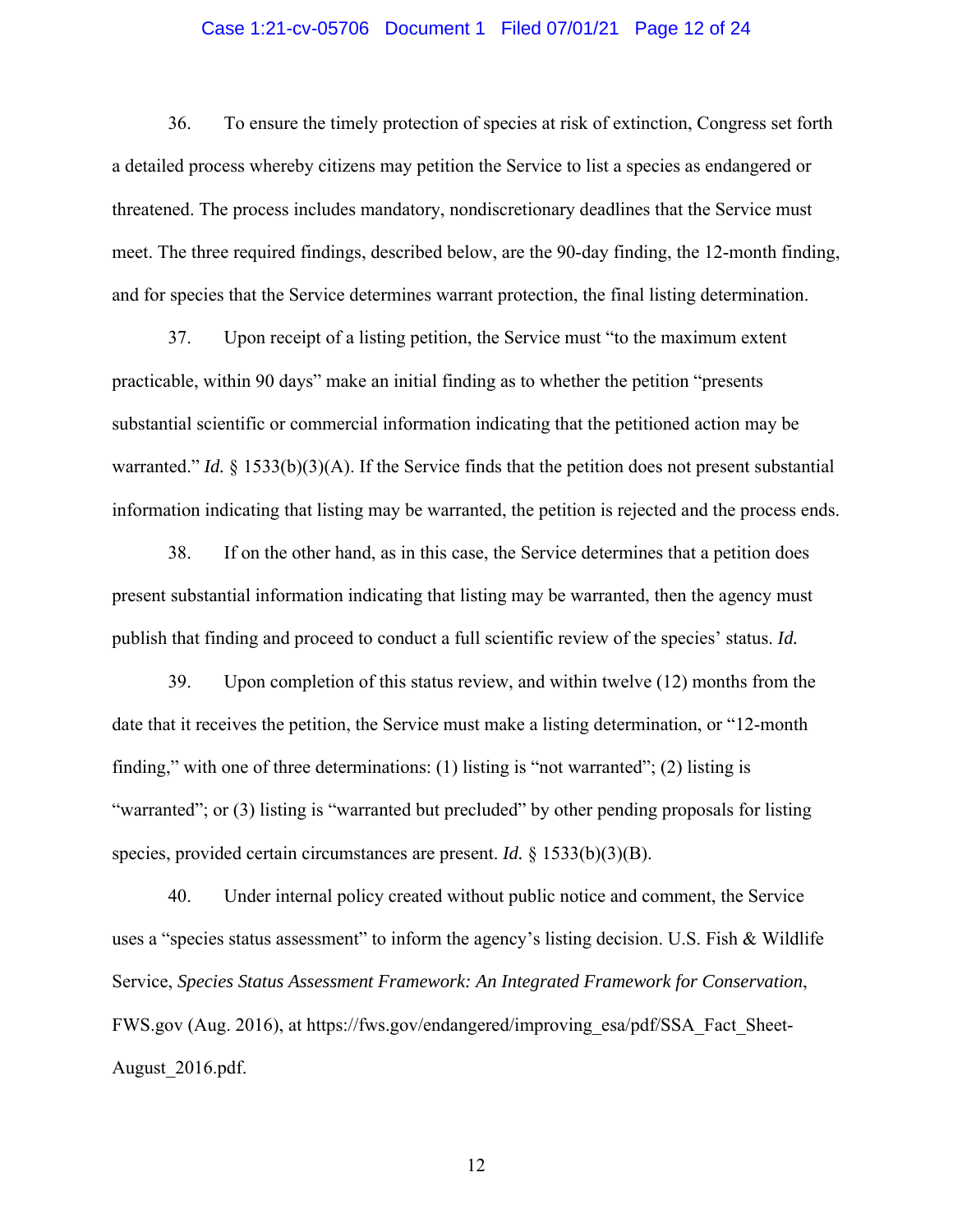## Case 1:21-cv-05706 Document 1 Filed 07/01/21 Page 13 of 24

41. If the Service issues a 12-month finding that listing the species is "warranted," it must publish a proposed rule to list the species as endangered or threatened in the Federal Register. 16 U.S.C. § 1533(b)(5). Within one year of the publication of a proposed rule to list a species, the Service must issue a final rule listing the species along with a final designation of critical habitat for the species. *Id.* §§  $1533(a)(3)$ , (b)(6)(A), (C).

42. If on the other hand, as in this case, the Service issues a 12-month finding that listing the species is "not warranted," the Service rejects the petition, and the process ends. A not warranted finding is subject to judicial review. *Id.* § 1533(b)(3)(C)(ii).

#### **Administrative Procedure Act**

43. While the ESA provides for judicial review of a "not warranted" 12-month finding, *id.* § 1540(g), the APA generally governs the standard and scope of judicial review. 5 U.S.C. §§ 701–706.

44. Under the APA, a reviewing court "shall hold unlawful and set aside agency action, findings, and conclusions found to be . . . arbitrary, capricious, an abuse of discretion, or otherwise not in accordance with law." *Id.* § 706(2)(A).

45. An agency's action is arbitrary and capricious if the agency has relied on factors that Congress has not intended it to consider, entirely failed to consider an important aspect of the problem, offered an explanation for its decision that runs counter to the evidence before the agency, or is so implausible that it could not be ascribed to a difference in view or the product of agency expertise. *Motor Vehicle Mfrs. Ass'n v. State Farm Mut. Auto. Ins. Co.*, 463 U.S. 29, 43 (1983).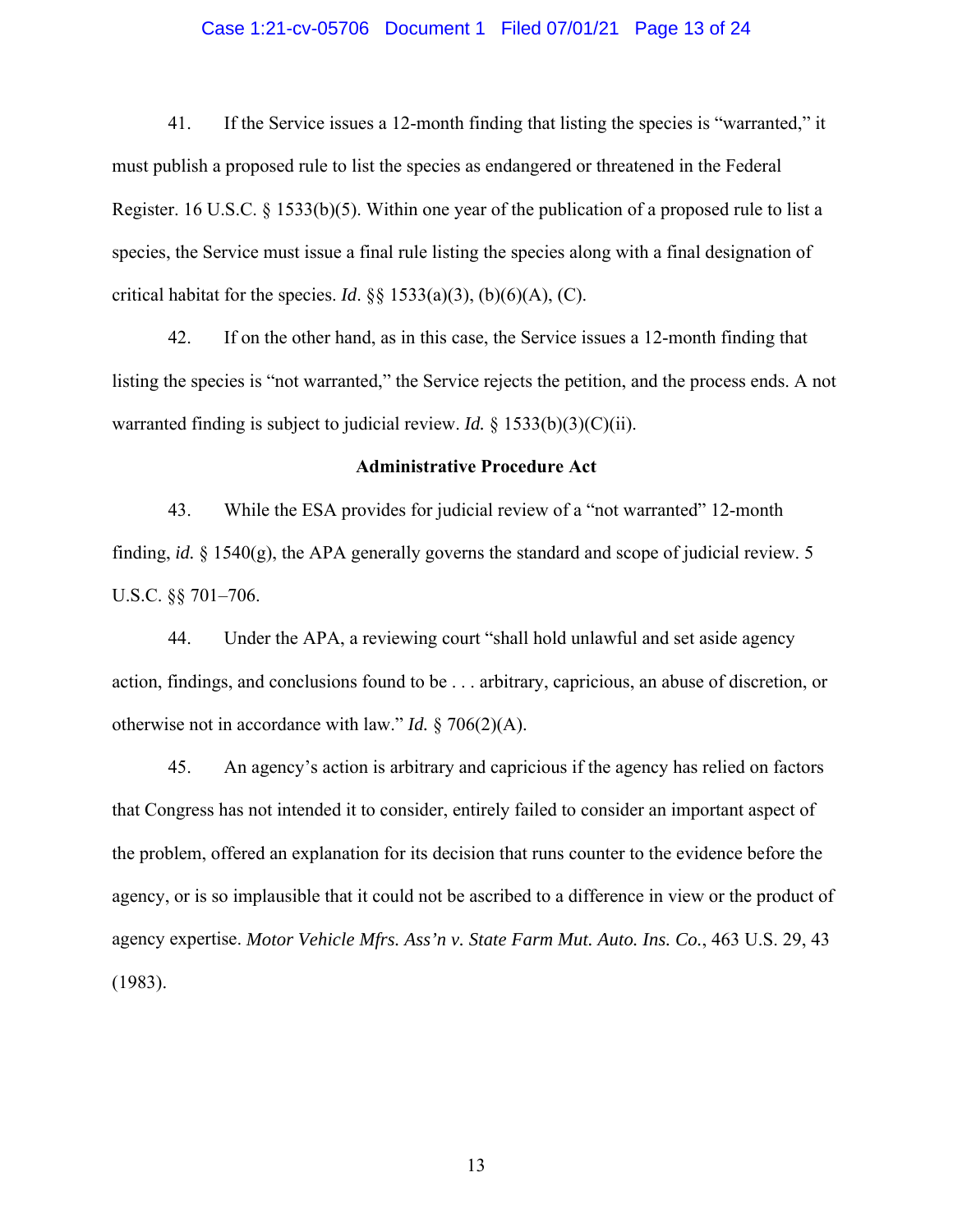#### Case 1:21-cv-05706 Document 1 Filed 07/01/21 Page 14 of 24

#### **BACKGROUND**

#### **The Eastern Hellbender and Threats to Its Continued Existence**

46. The eastern hellbender is a large, fully aquatic salamander that lives in clear, clean streams of the eastern United States. Reaching nearly two feet in length, it is the largest amphibian in North America.

47. The hellbender is primarily nocturnal and remains under cover during the day. At night, it uses ambush tactics to hunt crayfish, and occasionally small fish, insects, and frogs. Though it can move quickly to avoid predators, the hellbender generally leads a minimally active life. Its home range is relatively small, from approximately 30 to 2,200 square meters.

48. The hellbender can live at least 25–30 years in the wild and may in some instances live longer than 50 years. At every life stage, the eastern hellbender has a strong preference for free-flowing, cool, clean, highly oxygenated streams with boulders and crevasses to survive.

49. Hellbenders were historically fairly common across 15 eastern states, ranging from northeastern Mississippi, northern Alabama, and northern Georgia northeast through Tennessee, Kentucky, North Carolina, Missouri, Illinois, Indiana, Ohio, West Virginia, Maryland, Virginia, and Pennsylvania, to the southern portion of New York.

50. Hellbender abundance has decreased in many parts of the range, with reduced numbers observed beginning in the mid-20th century. These declines have been drastic in most areas of the species' range.

51. Hellbender declines are driven by myriad human-caused impacts. Sedimentation is one of the primary factors most impacting the status of the species throughout its range, arising from multiple sources, including agriculture, deforestation of upland forests, clearing of riparian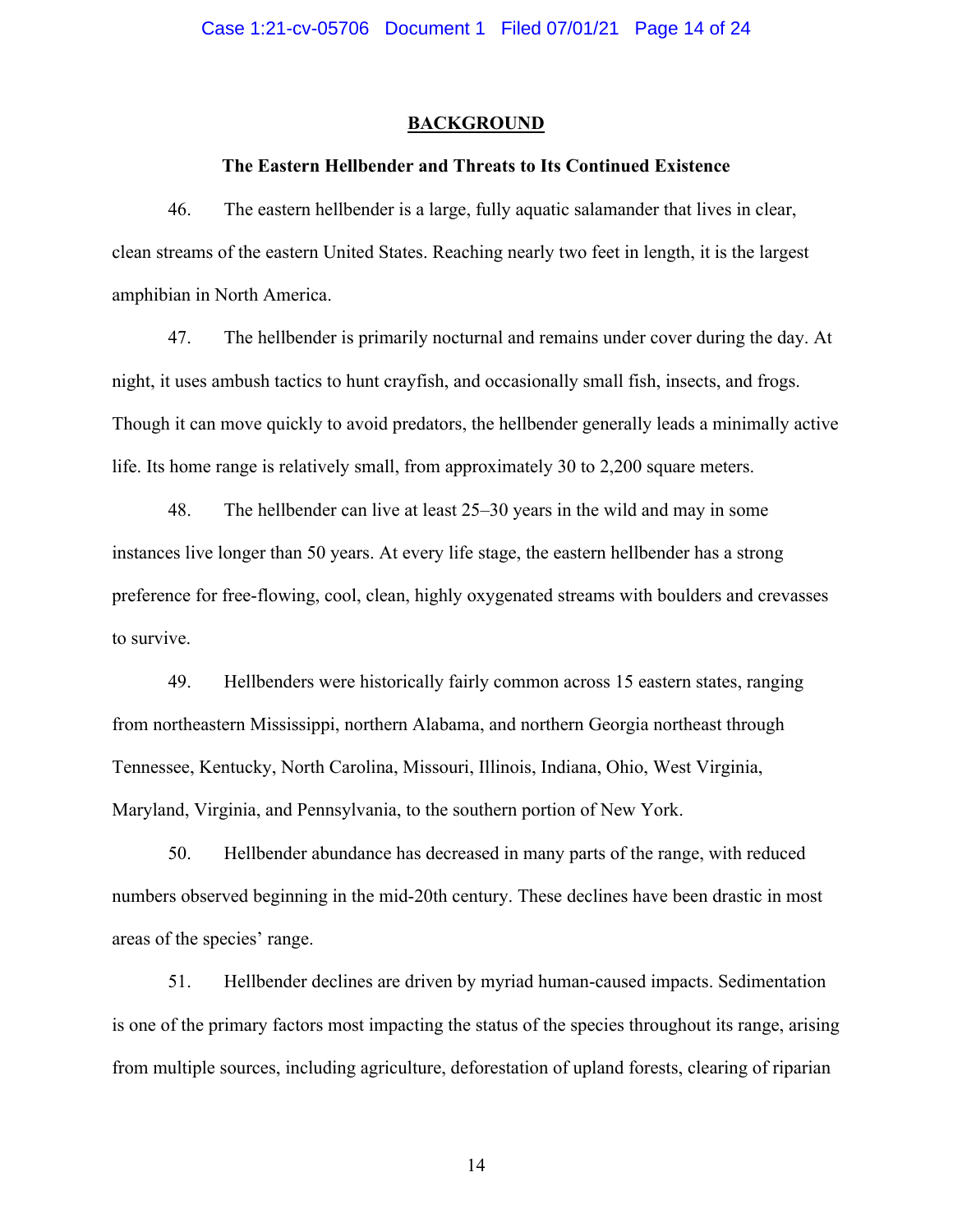## Case 1:21-cv-05706 Document 1 Filed 07/01/21 Page 15 of 24

vegetation, oil and gas development (including enhanced recovery techniques such as hydraulic fracturing), residential development, off-road vehicles, impoundments, and instream gravel mining. Increased sediment fills the interstitial spaces in cobble beds that are used as shelter by larval and juvenile hellbenders as well as their prey, and sediment can also impact habitat use and migration by adults by burying shelter and nest rocks.



Figure 1 - Map of the range of the hellbender. Dark gray sites are the range of the Eastern hellbender, and the light gray site in northern Arkansas and southern Missouri is the range of the Ozark hellbender.

Illustration is courtesy of the Marshall University Herpetology Lab web site http://www.marshall.edu/herp/Salamanders/hellbender.htm.

52. The loss of canopy cover due to deforestation and sedimentation is also associated with increased temperatures in streams and rivers, which negatively impacts hellbender physiology.

53. Climate change is predicted to exacerbate the trends of warming stream temperatures and lower flow regimes that negatively impact eastern hellbenders.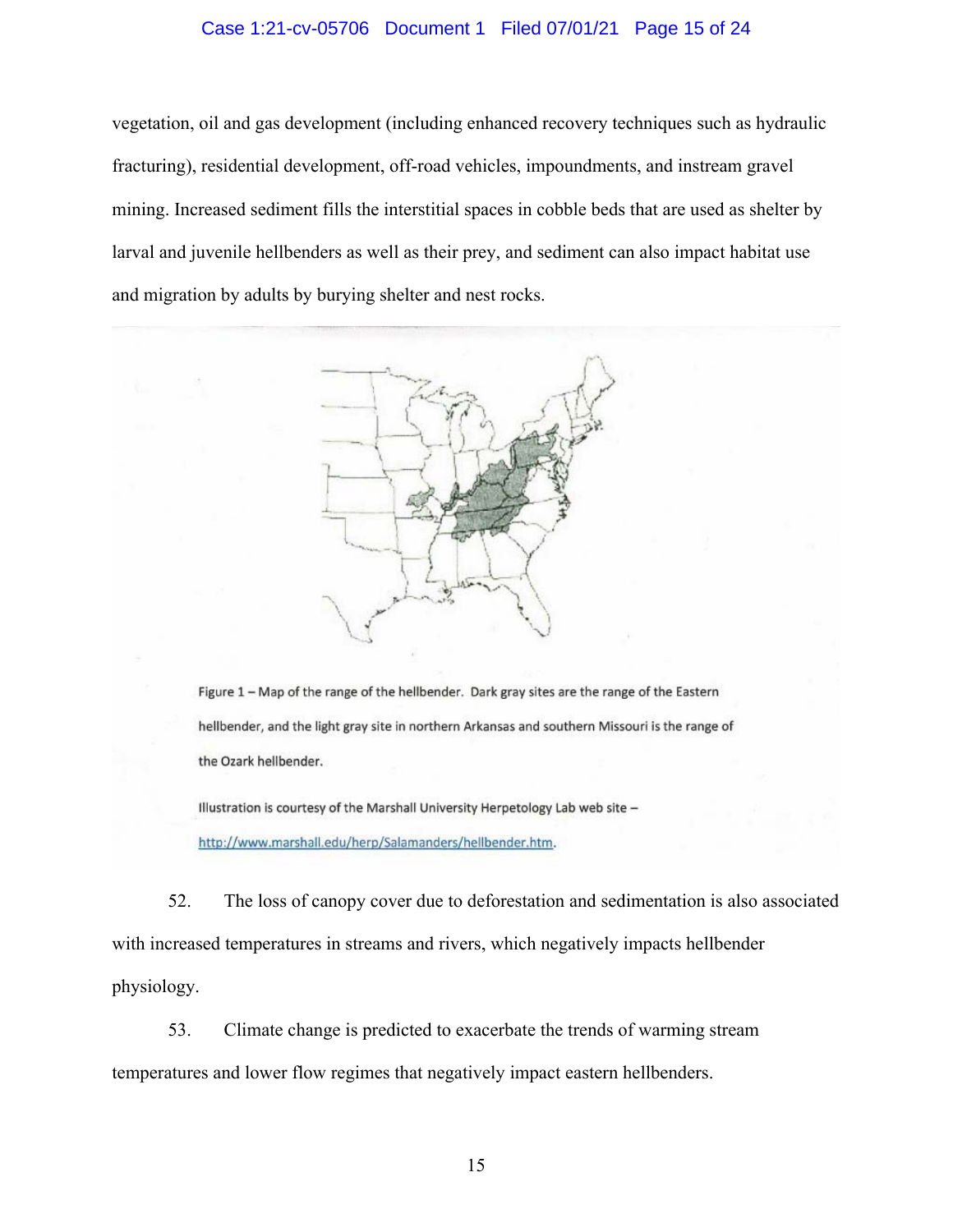#### Case 1:21-cv-05706 Document 1 Filed 07/01/21 Page 16 of 24

54. Dam construction and other stream impoundments negatively impact hellbenders throughout much of their range. Because hellbenders breathe primarily through their skin, they depend on well-oxygenated water. Dams stop swift water flow and submerge riffles, causing dissolved water levels to drop and rendering the habitat unsuitable for hellbenders. Impoundments also fragment hellbender habitat, blocking the flow of immigration and emigration between populations.

55. Coal mining, streambed gravel mining, and other forms of mining destroy hellbender habitat and degrade water quality through toxic pollution (often caused by acid mine drainage), decreased pH levels, and increased siltation and sedimentation.

56. Hellbenders have suffered direct mortality through collection for scientific study and anatomy courses, the illegal pet trade, bounty hunts by sportsman's clubs, and persecution by anglers holding the misconception that hellbenders impact fish populations, when their primary prey is in fact crayfish. In addition, non-native fish stocked for sports fishing often prey on young or larval hellbenders.

57. Compounding the many threats to the hellbender's continued existence, longlived species such as eastern hellbenders are slow to recover from perturbations because of their delayed maturity, low fecundity, and other factors. Many of the remaining hellbender populations largely consist of older animals and have little to no recruitment of new animals, suggesting that reproduction is no longer occurring. Such populations may be functionally extirpated.

#### **The Center's Petition and Listing History**

58. On April 20, 2010, the Center petitioned the Service to list the eastern hellbender as threatened or endangered under the ESA. On September 27, 2011, the Service issued a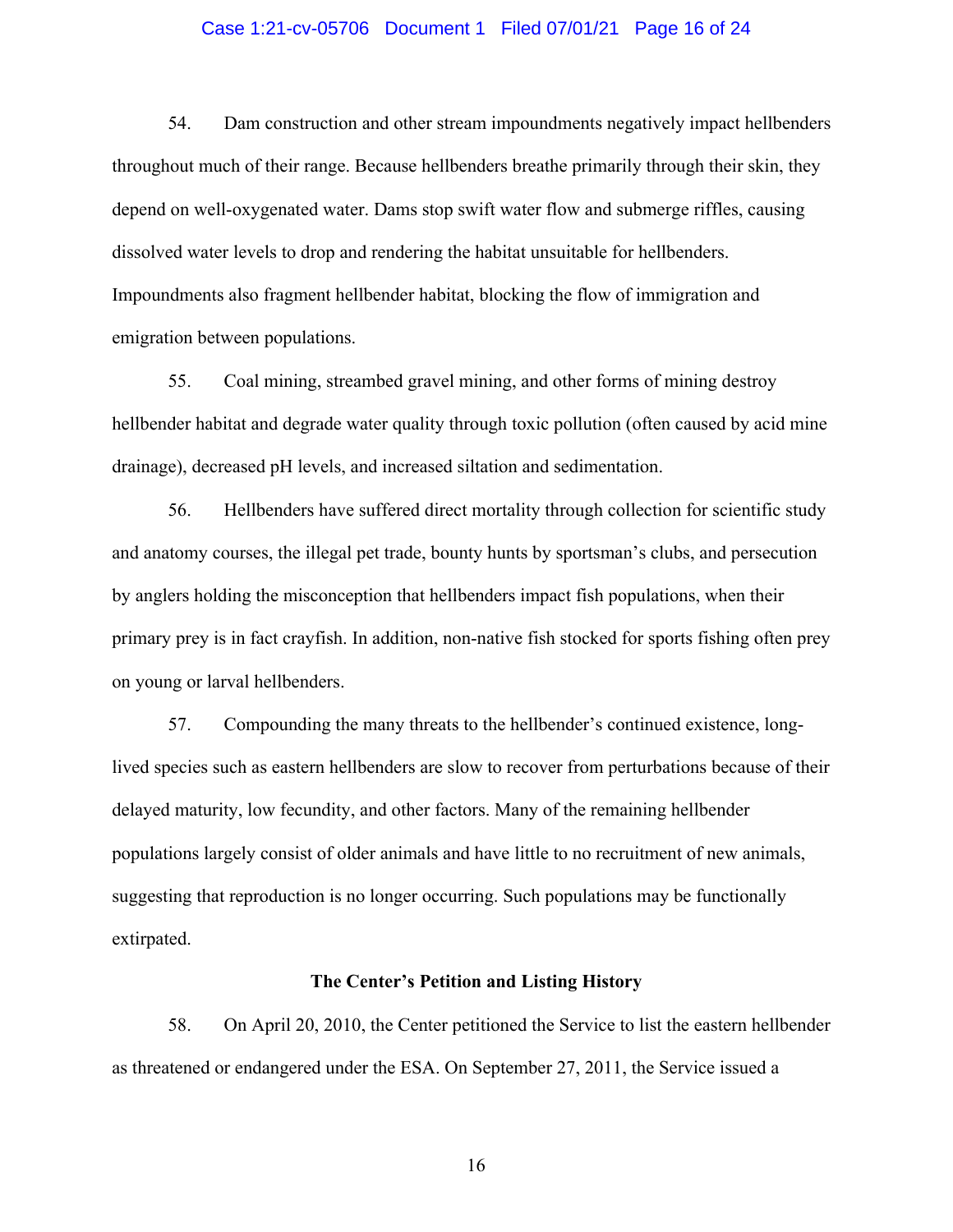#### Case 1:21-cv-05706 Document 1 Filed 07/01/21 Page 17 of 24

positive 90-day finding for the eastern hellbender, determining the petition presented substantial scientific information indicating that listing may be warranted because of "habitat loss and overuse," as well as other factors. 76 Fed. Reg. 59836.

59. In June 2013, the Center sued to compel the Service to issue the required but overdue 12-month finding. *Ctr. for Biological Diversity v. Jewell*, Case No. 1:13-cv-00975-EGS (D.D.C.). On September 23, 2013, the Center and the Service entered a stipulated settlement agreement that the Service would submit to the Federal Register a 12-month finding on the petition to list the hellbender by September 30, 2018. *Id*. at Dkt. No. 7.

#### **The Service's Unlawful Not Warranted Determination**

60. On April 4, 2019, the Service issued the 12-month finding concluding that listing the eastern hellbender as threatened or endangered under the ESA is not warranted. 84 Fed. Reg. 13223.

61. The Service's not warranted determination was primarily based on a Species Status Assessment Report ("Status Assessment") dated July 20, 2018.

62. The Status Assessment states that the eastern hellbender subspecies was historically broadly distributed with 570 populations occurring in 15 eastern U.S. states. Of these 570 populations, more than 70 percent (410 populations) have either unknown status or trend. For these 410 populations, the Service made predictions whether they are extant or extirpated. The Status Assessment predicts that of the 570 populations, approximately 40 percent (225 populations) are already extirpated and approximately 60 percent (345 populations) are still extant.

63. Of the 345 populations predicted to be extant, nearly two-thirds (219 populations) are declining, while only 126 populations are considered to be healthy. Of the 126 populations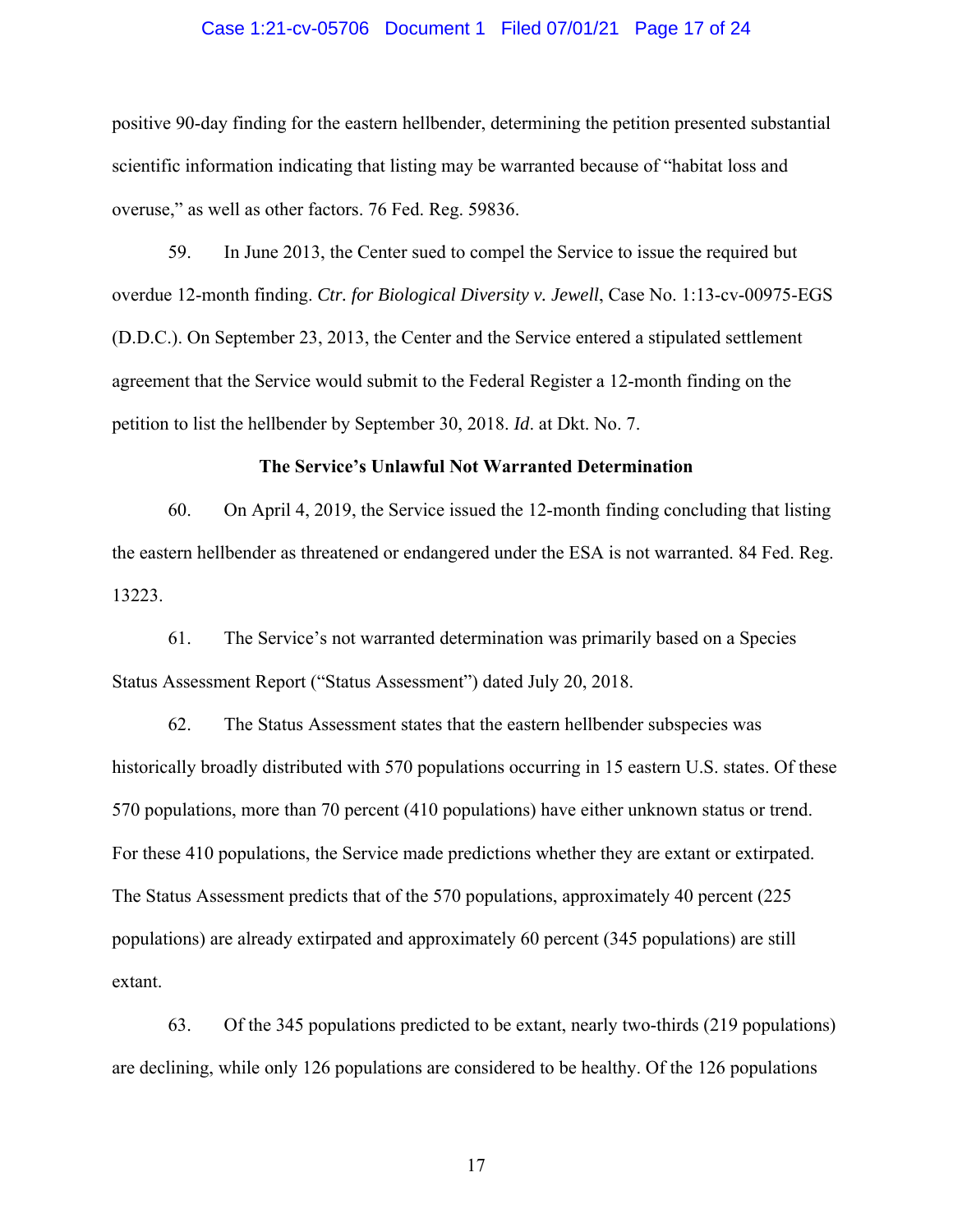#### Case 1:21-cv-05706 Document 1 Filed 07/01/21 Page 18 of 24

considered to be healthy, nearly three-quarters (91 populations) are of unknown status. Accordingly, of the 570 historic eastern hellbender populations, the Service can now identify only 35 remaining *known* populations that are considered to be healthy.

64. The Status Assessment organizes the remaining hellbender populations into four evolutionary lineages, which it characterizes as "adaptive capacity units" or "ACUs": 1) the Missouri River drainage; 2) the Ohio River-Susquehanna River drainages; 3) the Tennessee River drainage; and 4) the Kanawha River drainage.<sup>1</sup> The Service notes that "[e]ach of the evolutionary lineages represents a substantial amount of the [hellbender's] genetic diversity, as well as diverse ecological and physical conditions, which may provide important sources of adaptive diversity." 84 Fed. Reg. at 13233. Indeed, the Service concludes that the hellbender's survival depends on "conserving the full breadth of representation" by "maintaining populations across and within the four distinct lineages." Status Assessment, at p. 24.

65. The remaining hellbender populations known or predicted to still exist are heavily concentrated in the Ohio River-Susquehanna ACU (44 percent of remaining populations) and Tennessee River ACU (45 percent of remaining populations), with smaller numbers in the Kanawha River ACU (10 percent of remaining populations) and Missouri River ACU (1 percent of remaining populations).

66. The Status Assessment and not warranted determination both acknowledge that the stressors driving the hellbender's populations decline are pervasive across the species' range, and that a continued reduction in its geographic range is anticipated.

<sup>&</sup>lt;sup>1</sup> This organization is inherently unclear, as the Tennessee and Kanawha Rivers both drain into the Ohio River, while the Susquehanna River is part of the Chesapeake Bay watershed.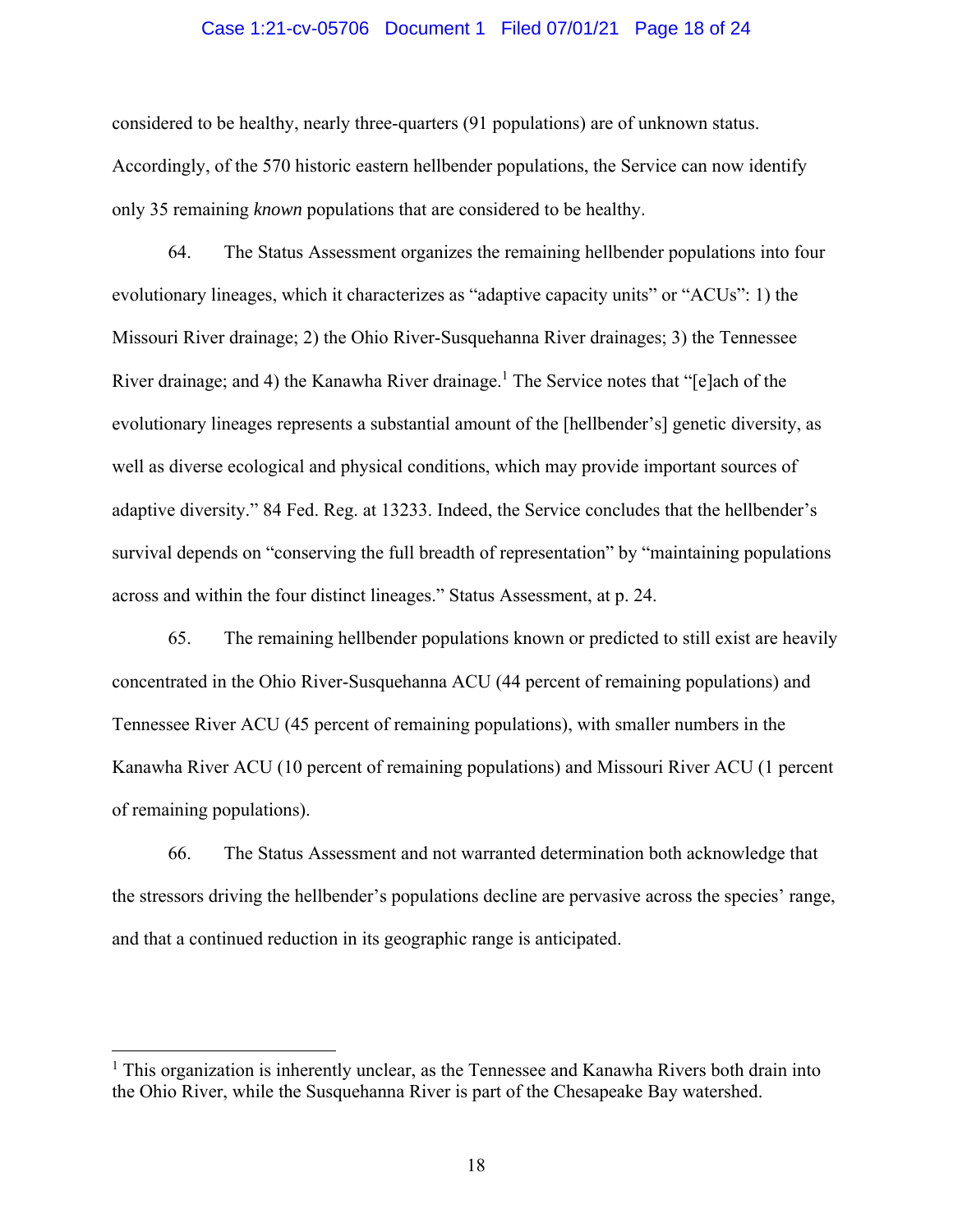#### Case 1:21-cv-05706 Document 1 Filed 07/01/21 Page 19 of 24

67. The Status Assessment predicts that the loss of geographic range will include the complete elimination of two of the remaining four lineages—the Kanawha River and Missouri populations.

68. The Service states that the Ohio River-Susquehanna and Tennessee River ACUs "have experienced huge declines from the historical condition" and that "declines are expected to continue." Status Assessment, at p. 74.

69. The Service nonetheless concludes that "[b]ased on our review of the best available scientific and commercial information pertaining to the five factors, we find that the stressors acting on the eastern hellbender and its habitat, either singly or in combination, are not of sufficient imminence, intensity, or magnitude" to warrant listing as threatened or endangered throughout all or a significant portion of its range. 84 Fed. Reg. at 13230.

70. This conclusion is based on what the Service characterizes as "a few key assumptions"; most notably, that "ongoing and future population augmentation [such as the use of artificial nest boxes] and habitat restoration efforts will be successful." Status Assessment, at p. 75. Yet the Service acknowledges that "little data exist as to whether successful sustained reproduction and recruitment can be achieved and whether augmentation is logistically possible at a broad scale." *Id*.; 84 Fed. Reg. at 13229. The Service's reliance on population and habitat restoration efforts to deny listing to the eastern hellbender is thus arbitrary and counter to the evidence before the agency.

71. Another "key assumption" the Service makes in the Status Assessment and not warranted determination is that "many of the best-case scenario predictions are contingent on threats being reduced and habitat conditions improving." Status Assessment, at p. 75. Yet here too, the Service's rationale is counter to the evidence before the agency, as it admits that "[l]ittle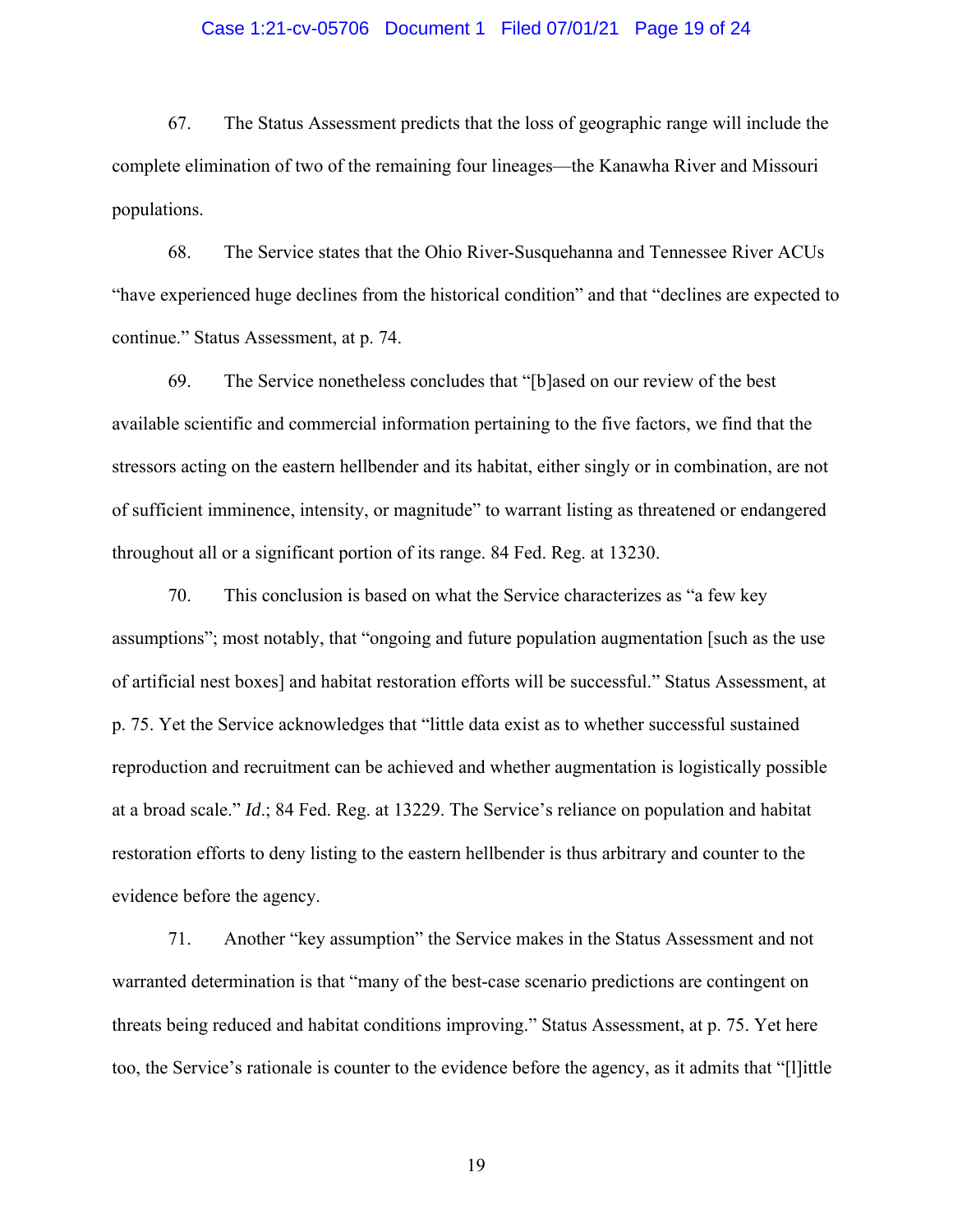#### Case 1:21-cv-05706 Document 1 Filed 07/01/21 Page 20 of 24

data exist that provide evidence of reduced negative influences, such as sedimentation, water quality, degradation and improved stream conditions, over the next 25 years." *Id*.; 84 Fed. Reg. at 13229.

72. In addition to the arbitrary and internally inconsistent findings the Service makes in the 12-month finding, the PECE prohibits reliance on conservation efforts that have not been implemented or shown effective, such as the hellbender augmentation efforts. 68 Fed. Reg. at 15115. Despite the direct applicability of this policy direction, the 12-month finding contains no analysis or discussion of the PECE.

73. Despite the many threats facing the hellbender, the number of states the species occurs in, and the mix of federal, state, and private lands upon which remaining members of the species depend, the 12-month finding also fails to consider the inadequacy of existing regulatory mechanisms, one of the five specific statutory factors that the agency must address when making a listing decision. 16 U.S.C. § 1533(a)(1)(D). A lawful analysis of the adequacy of existing regulatory mechanisms would include consideration of the laws, regulations, ordinances, and policies to address known threats across the various land ownerships, yet this analysis is simply absent from the 12-month finding.

74. The Service's 12-month finding also denies listing to the eastern hellbender by applying an unlawfully stringent standard requiring a showing that the species is endangered throughout *all* of its range, when listing is also required if the species is imperiled throughout a *significant portion* of its range. *Id.* § 1532(6), (20). Although hellbender populations have already dramatically declined and survive in only four lineages, and the Service concludes that two of those lineages will be lost within the next 25 years, it nonetheless determines that listing is not warranted because the species is not imperiled throughout a significant portion of its range.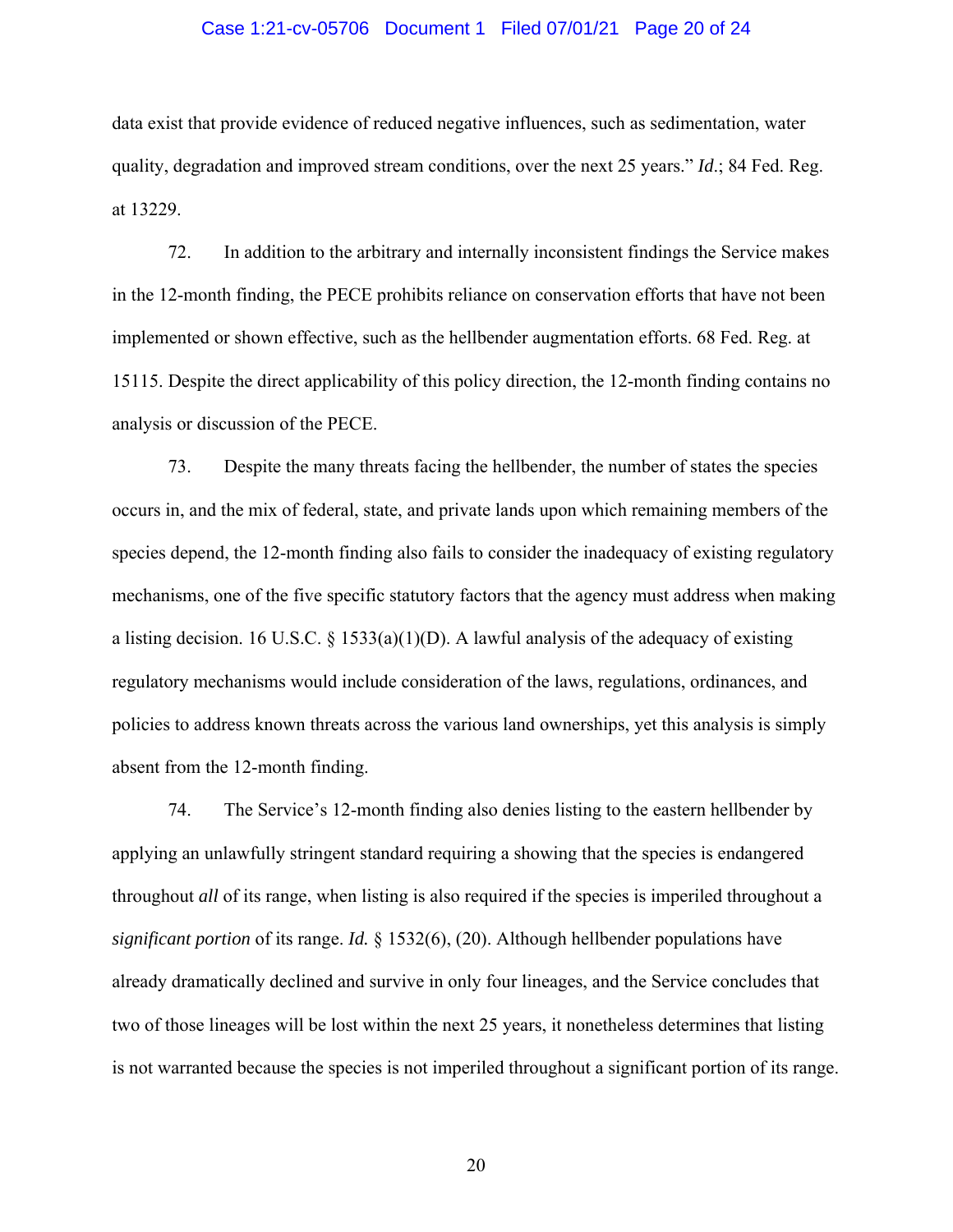#### Case 1:21-cv-05706 Document 1 Filed 07/01/21 Page 21 of 24

The Service reasons that the remaining two lineages would "guard[] against catastrophic losses rangewide." 84 Fed. Reg. at 13230. This analysis is functionally no different from an analysis of the species' status across its entire range, and it is thus arbitrary.

75. The arbitrary nature of the Service's "significant portion of range" analysis is further illustrated by its decision to propose listing for the Missouri lineage as a DPS. 84 Fed. Reg. at 13231–13236. There, the Service finds the DPS to be "significant" based on its acknowledgment that each of the four remaining lineages "represents a substantial part of the subspecies' genetic diversity, as well as diverse ecological and physical conditions, which may provide important sources of adaptive diversity for the subspecies." 84 Fed. Reg. at 13233.

76. While designating and protecting DPSs is an essential facet of ESA protections, the Service in this case is unlawfully abusing its DPS Policy as a pretense for refusing protections to the entire species as demanded by the ESA. In addition, despite the Service's prediction that both the Missouri and Kanawha lineages will be extirpated within the next 25 years, the agency does not consider DPS protections for the Kanawha lineage.

77. The 12-month finding also arbitrarily defines the "foreseeable future" as only 25 years, based on a vague statement that "most experts had little confidence in predictions beyond" that time frame. 84 Fed. Reg. at 13228. Foreseeable future analyses must be applied to all stressors the eastern hellbender faces, and the projections of some stressors—such as climate change—extend well past 25 years. In addition, the Service's selection of 25 years encapsulates less than a single generation of hellbenders, which commonly live longer than 30 years and may live to be older than 50 years. Because adults often survive degraded conditions better than young, looking at only 25 years arbitrarily excludes consideration of hellbender declines and extirpations related to poor or no reproduction, and overestimates the species' future viability.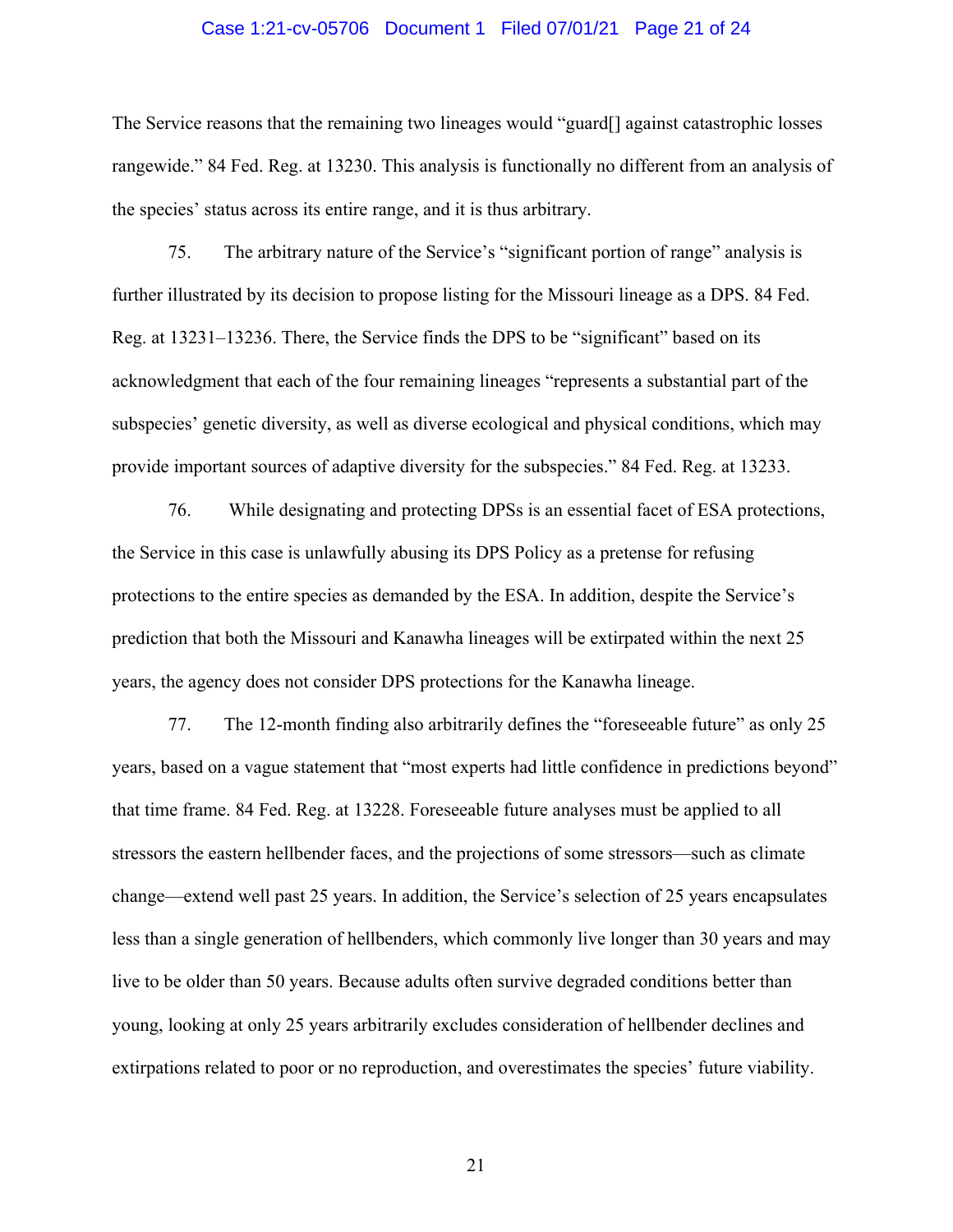### Case 1:21-cv-05706 Document 1 Filed 07/01/21 Page 22 of 24

78. The ESA requires the Service to list a species as threatened, which is defined as "any species which is likely to become an endangered species within the foreseeable future throughout all or a significant portion of its range."  $16$  U.S.C  $\S$  1532(20). Contrary to this mandate, the Service's not warranted finding utterly fails to explain what factors would qualify the hellbender as endangered in what it defines as the foreseeable future (*e.g.*, 25 years). Instead, the Service unlawfully assesses the likelihood of *extinction* in the foreseeable future, rather than merely endangerment. 84 Fed. Reg. at 13230.

#### **CLAIMS FOR RELIEF**

## **First Claim for Relief**

# *Violation of the ESA in Determining That Listing of the Eastern Hellbender as an Endangered or Threatened Species Is Not Warranted*

79. Plaintiffs reallege and incorporate by reference the preceding paragraphs.

80. Defendants' 12-month determination that listing the eastern hellbender as an endangered or threatened species is not warranted is unlawful because it disregards the best available scientific data regarding the status of, and imminent threats to, the species; fails rationally to apply the five statutory listing factors to the available data; arbitrarily relies on admittedly unproven and ineffective conservation measures; fails to consider the adequacy of existing regulatory mechanisms; contradicts the Service's own recognition in the Status Assessment and elsewhere that the eastern hellbender is in danger of extinction throughout all or a significant portion of its range from a myriad of threats; fails to provide a rational explanation for its choice to limit the foreseeable future analysis regarding the hellbender and its threats to 25 years; and conflates the ESA's definitions of endangered and threatened species such that it did not determine whether the species was threatened.

81. For these and additional reasons, the Service's not warranted finding is contrary to the best available science, dismisses threats that warrant protection, violates the ESA, and is arbitrary and capricious, an abuse of discretion, and otherwise not in accordance with law. 16 U.S.C. § 1533.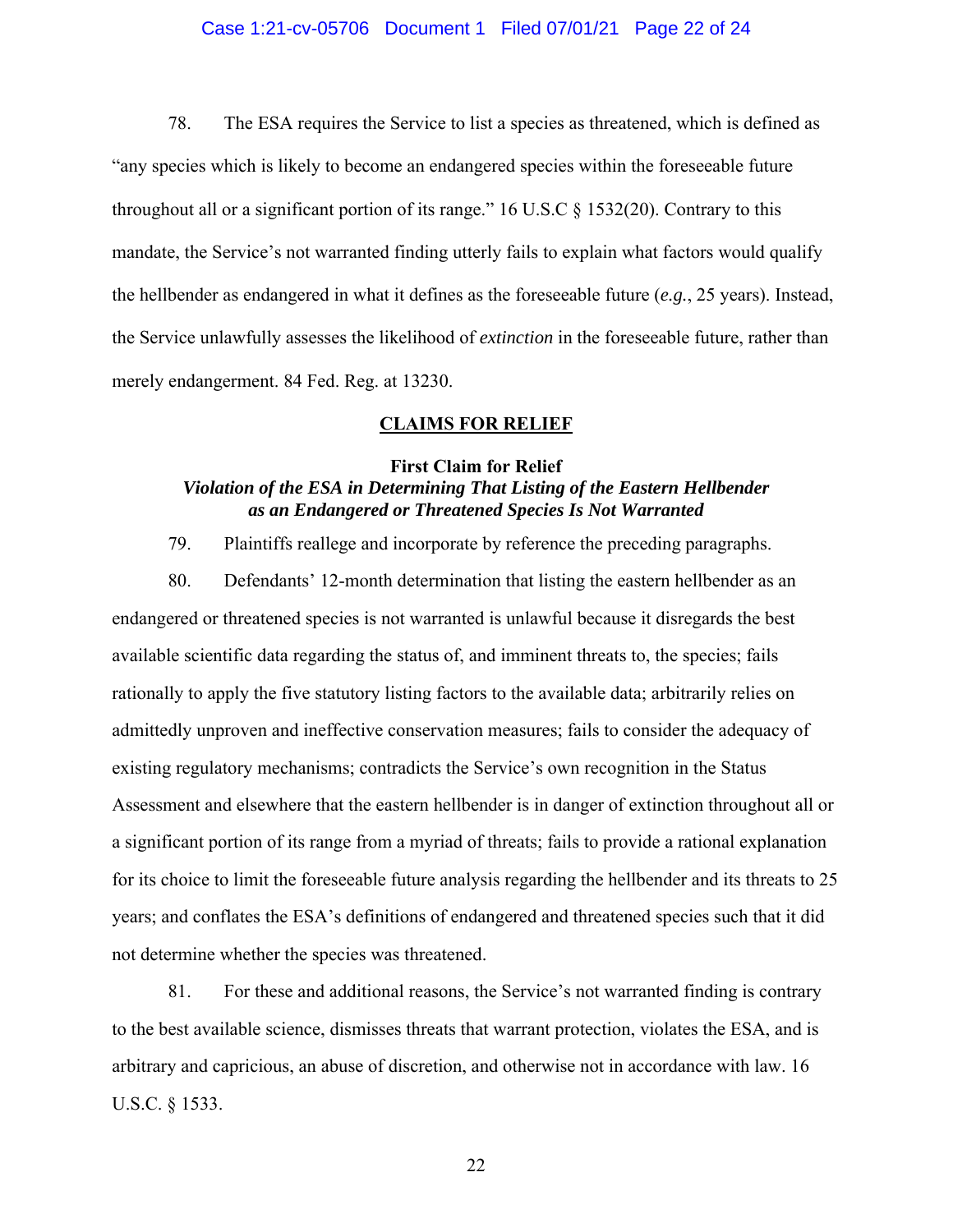## Case 1:21-cv-05706 Document 1 Filed 07/01/21 Page 23 of 24

#### **Second Claim for Relief**

## *(In the Alternative to Plaintiffs' First Claim for Relief) Violation of the APA in Determining That Listing of the Eastern Hellbender as an Endangered or Threatened Species Is Not Warranted*

82. Plaintiffs reallege and incorporate by reference the preceding paragraphs.

83. When making a not warranted finding, the Service must articulate a satisfactory explanation for its action, including a rational connection between the facts found and the choice made.

84. The Service cannot rely on factors Congress did not intend the agency to consider, ignore an important aspect of the problem, offer an explanation that runs counter to the evidence before the agency, or issue a finding so implausible that it cannot be ascribed to a difference in view or the product of agency expertise.

85. The Service's not warranted finding fails to provide a rational connection between the threats facing the eastern hellbender and the finding that the hellbender is not warranted for listing as an endangered or threatened species because it disregards the best available scientific data regarding the status of, and imminent threats to, the species; fails to rationally apply the five statutory listing factors to the available data; arbitrarily relies on admittedly unproven and ineffective conservation measures; fails to consider the adequacy of existing regulatory mechanisms; contradicts the Service's own recognition in the Status Assessment and elsewhere that the eastern hellbender is in danger of extinction throughout all or a significant portion of its range from numerous threats; fails to provide a rational explanation for its choice to limit the foreseeable future analysis regarding the hellbender and its threats to 25 years; and conflates the ESA's definitions of endangered and threatened such that it did not determine whether the species was threatened.

86. For these and additional reasons, the Service's not warranted finding is arbitrary, capricious, an abuse of discretion, and not in accordance with law. 5 U.S.C.  $\S 706(2)(A)$ .